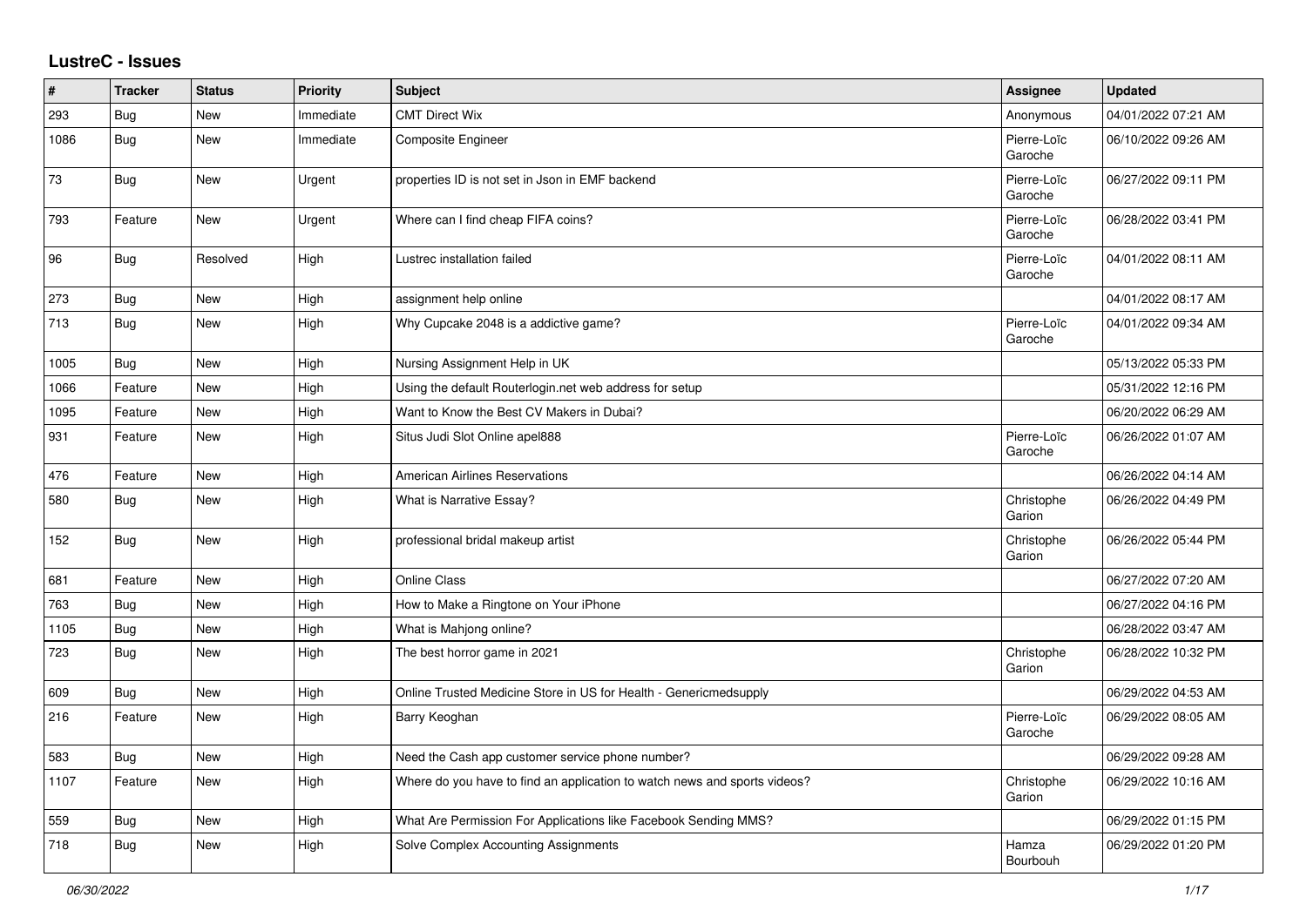| $\vert$ # | <b>Tracker</b> | <b>Status</b> | <b>Priority</b> | <b>Subject</b>                                                  | <b>Assignee</b>        | <b>Updated</b>      |
|-----------|----------------|---------------|-----------------|-----------------------------------------------------------------|------------------------|---------------------|
| 279       | Bug            | New           | High            | What is an essential feature of an internal communications app? |                        | 06/29/2022 02:57 PM |
| 803       | Feature        | New           | High            | Ketamine Online Store                                           | Pierre-Loïc<br>Garoche | 06/29/2022 04:38 PM |
| 92        | Bug            | <b>New</b>    | High            | expression should have been normalized in EMF backend           | Pierre-Loïc<br>Garoche | 06/29/2022 05:44 PM |
| 578       | Feature        | New           | High            | Derrick Gore                                                    | Pierre-Loïc<br>Garoche | 06/29/2022 06:45 PM |
| 493       | Feature        | <b>New</b>    | High            | chainsaw dance                                                  |                        | 06/29/2022 11:00 PM |
| 775       | Bug            | New           | Normal          | cash app                                                        |                        | 02/14/2022 08:20 AM |
| 885       | Bug            | New           | Normal          | How to Install the Tele Latino App For Android                  |                        | 03/28/2022 04:10 AM |
| 357       | Bug            | New           | Normal          | Furniture Assembly Services in Baltimore MD                     |                        | 04/01/2022 07:12 AM |
| 369       | Bug            | <b>New</b>    | Normal          | Furniture Assembly Services in Arlington County VA              |                        | 04/01/2022 07:12 AM |
| 368       | Bug            | <b>New</b>    | Normal          | Moving Services in Arlington County VA                          |                        | 04/01/2022 07:12 AM |
| 367       | Bug            | New           | Normal          | Junk Removal Services in Washington DC                          |                        | 04/01/2022 07:12 AM |
| 366       | Bug            | <b>New</b>    | Normal          | Auto Transport Services in Washington DC                        |                        | 04/01/2022 07:12 AM |
| 365       | Bug            | <b>New</b>    | Normal          | Local Moving Services in Washington DC                          |                        | 04/01/2022 07:12 AM |
| 364       | Bug            | New           | Normal          | Office Moving Services in Washington DC                         |                        | 04/01/2022 07:13 AM |
| 363       | Bug            | <b>New</b>    | Normal          | Furniture Assembly Services in Washington DC                    |                        | 04/01/2022 07:13 AM |
| 362       | Bug            | New           | Normal          | Moving Services in Washington DC                                |                        | 04/01/2022 07:13 AM |
| 361       | Bug            | <b>New</b>    | Normal          | Junk Removal Services in Baltimore MD                           |                        | 04/01/2022 07:13 AM |
| 360       | Bug            | <b>New</b>    | Normal          | Auto Transport Services in Baltimore MD                         |                        | 04/01/2022 07:13 AM |
| 371       | Bug            | <b>New</b>    | Normal          | Local Moving Services in Arlington County VA                    |                        | 04/01/2022 07:13 AM |
| 358       | Bug            | <b>New</b>    | Normal          | Office Moving Services in Baltimore MD                          |                        | 04/01/2022 07:13 AM |
| 356       | Bug            | New           | Normal          | Moving Services in Baltimore MD                                 |                        | 04/01/2022 07:13 AM |
| 355       | Bug            | <b>New</b>    | Normal          | Upholstery Cleaning Services in Chesapeake VA                   |                        | 04/01/2022 07:14 AM |
| 354       | Bug            | <b>New</b>    | Normal          | Car Upholstery Cleaning Services in Chesapeake VA               |                        | 04/01/2022 07:14 AM |
| 353       | <b>Bug</b>     | New           | Normal          | Rug Cleaning Services in Chesapeake VA                          |                        | 04/01/2022 07:14 AM |
| 351       | Bug            | <b>New</b>    | Normal          | Emergency Cleaning Services in Chesapeake VA                    |                        | 04/01/2022 07:14 AM |
| 350       | Bug            | New           | Normal          | Emergency Cleaning Services in Chesapeake VA                    |                        | 04/01/2022 07:14 AM |
| 349       | Bug            | New           | Normal          | Steam Cleaning Services in Chesapeake VA                        |                        | 04/01/2022 07:14 AM |
| 346       | Bug            | New           | Normal          | Water Extraction Services in Chesapeake VA                      |                        | 04/01/2022 07:15 AM |
| 399       | Bug            | New           | Normal          | Furniture Assembly Services in Potomac MD                       |                        | 04/01/2022 07:15 AM |
| 359       | Bug            | New           | Normal          | Local Moving Services in Baltimore MD                           |                        | 04/01/2022 07:15 AM |
| 385       | <b>Bug</b>     | New           | Normal          | Junk Removal Services in McLean VA                              |                        | 04/01/2022 07:15 AM |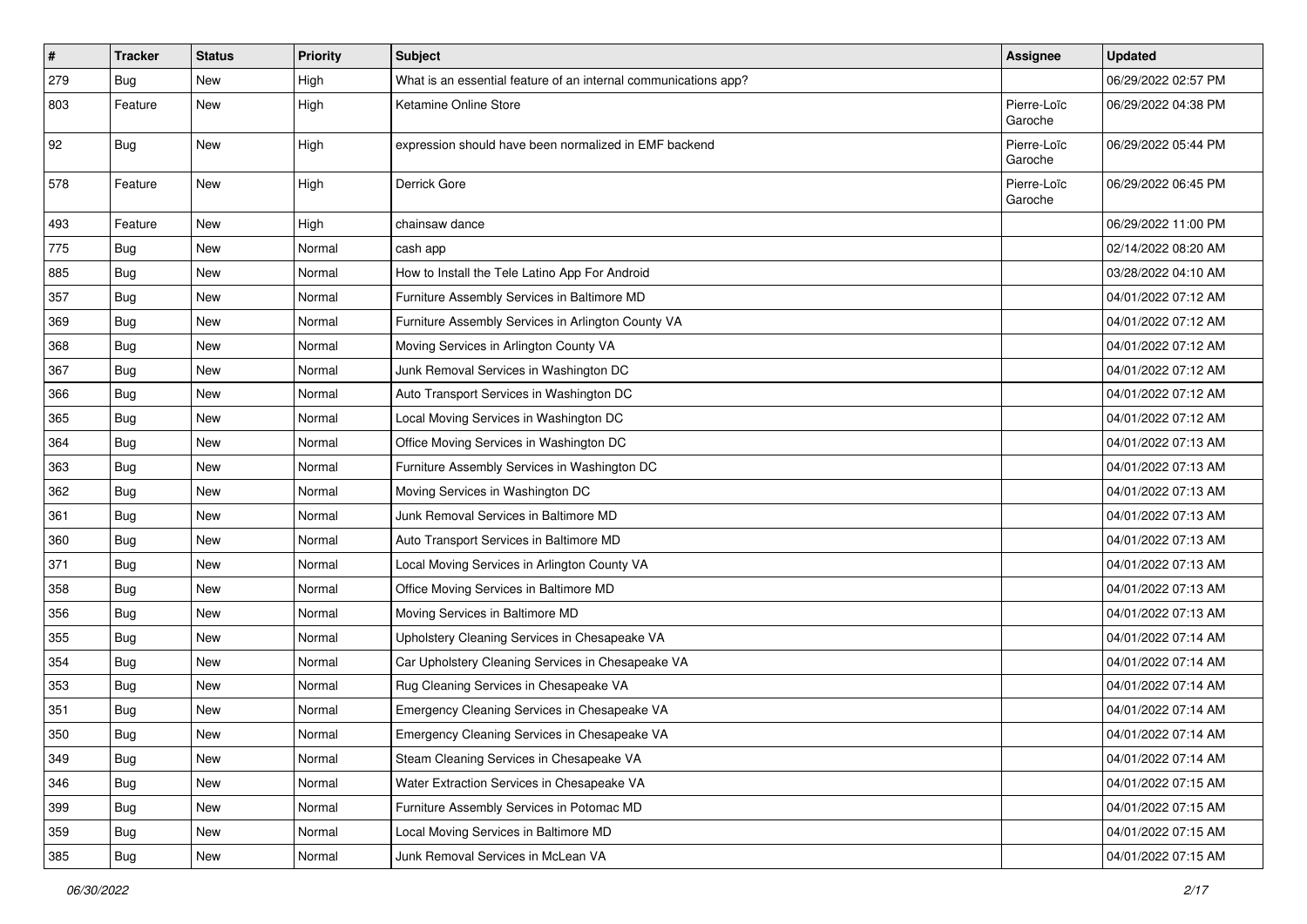| $\sharp$ | <b>Tracker</b> | <b>Status</b> | <b>Priority</b> | <b>Subject</b>                                 | <b>Assignee</b> | <b>Updated</b>      |
|----------|----------------|---------------|-----------------|------------------------------------------------|-----------------|---------------------|
| 397      | Bug            | New           | Normal          | Junk Removal Services in Annapolis MD          |                 | 04/01/2022 07:15 AM |
| 396      | <b>Bug</b>     | <b>New</b>    | Normal          | Auto Transport Services in Annapolis MD        |                 | 04/01/2022 07:15 AM |
| 395      | <b>Bug</b>     | New           | Normal          | Local Moving Services in Annapolis MD          |                 | 04/01/2022 07:15 AM |
| 394      | Bug            | <b>New</b>    | Normal          | Office Moving Services in Annapolis MD         |                 | 04/01/2022 07:15 AM |
| 393      | <b>Bug</b>     | <b>New</b>    | Normal          | Furniture Assembly Services in Annapolis MD    |                 | 04/01/2022 07:16 AM |
| 392      | <b>Bug</b>     | <b>New</b>    | Normal          | Moving Services in Annapolis MD                |                 | 04/01/2022 07:16 AM |
| 391      | <b>Bug</b>     | New           | Normal          | Junk Removal Services in Sterling VA           |                 | 04/01/2022 07:16 AM |
| 390      | <b>Bug</b>     | New           | Normal          | Auto Transport Services in Sterling VA         |                 | 04/01/2022 07:16 AM |
| 389      | Bug            | New           | Normal          | Local Moving Services in Sterling VA           |                 | 04/01/2022 07:16 AM |
| 388      | Bug            | <b>New</b>    | Normal          | Office Moving Services in Sterling VA          |                 | 04/01/2022 07:16 AM |
| 370      | Bug            | <b>New</b>    | Normal          | Office Moving Services in Arlington County VA  |                 | 04/01/2022 07:16 AM |
| 386      | Bug            | New           | Normal          | Moving Services in Sterling VA                 |                 | 04/01/2022 07:16 AM |
| 343      | <b>Bug</b>     | <b>New</b>    | Normal          | Mattress Cleaning Services in Chesapeake VA    |                 | 04/01/2022 07:16 AM |
| 384      | <b>Bug</b>     | New           | Normal          | Auto Transport Services in McLean VA           |                 | 04/01/2022 07:17 AM |
| 383      | <b>Bug</b>     | <b>New</b>    | Normal          | Local Moving Services in McLean VA             |                 | 04/01/2022 07:17 AM |
| 382      | <b>Bug</b>     | New           | Normal          | Office Moving Services in McLean VA            |                 | 04/01/2022 07:17 AM |
| 381      | Bug            | <b>New</b>    | Normal          | Furniture Assembly Services in McLean VA       |                 | 04/01/2022 07:17 AM |
| 379      | <b>Bug</b>     | <b>New</b>    | Normal          | Junk Removal Services in Fairfax VA            |                 | 04/01/2022 07:17 AM |
| 378      | Bug            | New           | Normal          | Auto Transport Services in Fairfax VA          |                 | 04/01/2022 07:17 AM |
| 377      | <b>Bug</b>     | <b>New</b>    | Normal          | Local Moving Services in Fairfax VA            |                 | 04/01/2022 07:17 AM |
| 376      | Bug            | New           | Normal          | Office Moving Services in Fairfax VA           |                 | 04/01/2022 07:17 AM |
| 375      | Bug            | <b>New</b>    | Normal          | Furniture Assembly Services in Fairfax VA      |                 | 04/01/2022 07:18 AM |
| 374      | <b>Bug</b>     | <b>New</b>    | Normal          | Moving Services in Fairfax VA                  |                 | 04/01/2022 07:18 AM |
| 373      | Bug            | New           | Normal          | Junk Removal Services in Arlington County VA   |                 | 04/01/2022 07:18 AM |
| 387      | Bug            | New           | Normal          | Furniture Assembly Services in Sterling VA     |                 | 04/01/2022 07:18 AM |
| 301      | Bug            | <b>New</b>    | Normal          | Vehicle Electronics Services in Norcross GA    |                 | 04/01/2022 07:18 AM |
| 311      | Bug            | New           | Normal          | Odor Removal Services in Virginia Beach VA     |                 | 04/01/2022 07:19 AM |
| 309      | Bug            | New           | Normal          | Stain Removal Services in Virginia Beach VA    |                 | 04/01/2022 07:19 AM |
| 308      | Bug            | New           | Normal          | Carpet Repairing Services in Virginia Beach VA |                 | 04/01/2022 07:19 AM |
| 307      | Bug            | New           | Normal          | Carpet Cleaning Services in Virginia Beach VA  |                 | 04/01/2022 07:19 AM |
| 306      | Bug            | New           | Normal          | Window Tinting Services in Norcross GA         |                 | 04/01/2022 07:19 AM |
| 305      | Bug            | New           | Normal          | Headliner Repair Services in Norcross GA       |                 | 04/01/2022 07:19 AM |
| 304      | Bug            | New           | Normal          | Keyless Entry Services in Norcross GA          |                 | 04/01/2022 07:19 AM |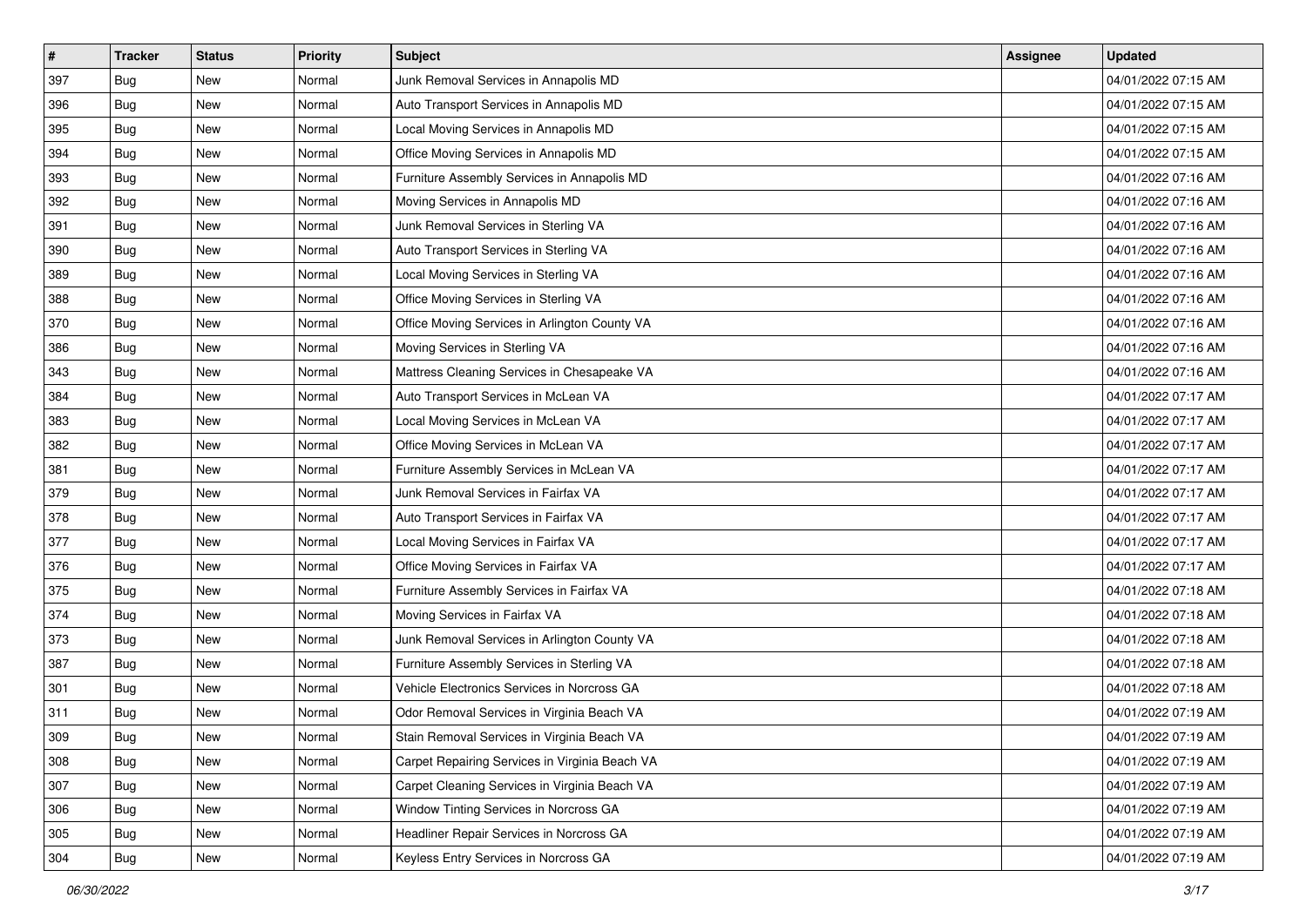| $\sharp$ | <b>Tracker</b> | <b>Status</b> | <b>Priority</b> | <b>Subject</b>                                        | <b>Assignee</b> | <b>Updated</b>      |
|----------|----------------|---------------|-----------------|-------------------------------------------------------|-----------------|---------------------|
| 299      | Bug            | New           | Normal          | Brake Caliper Painting Services in Norcross GA        |                 | 04/01/2022 07:20 AM |
| 298      | <b>Bug</b>     | <b>New</b>    | Normal          | Car Stereo Installation Services in Norcross GA       |                 | 04/01/2022 07:20 AM |
| 297      | <b>Bug</b>     | New           | Normal          | Auto Lighting Installation Services in Norcross GA    |                 | 04/01/2022 07:21 AM |
| 296      | Bug            | <b>New</b>    | Normal          | Window Tinting Services in Jonesboro GA               |                 | 04/01/2022 07:21 AM |
| 295      | <b>Bug</b>     | <b>New</b>    | Normal          | Headliner Repair Services in Jonesboro GA             |                 | 04/01/2022 07:21 AM |
| 303      | <b>Bug</b>     | <b>New</b>    | Normal          | Car Wrapping Services in Norcross GA                  |                 | 04/01/2022 07:22 AM |
| 329      | <b>Bug</b>     | New           | Normal          | Odor Removal Services in Norfolk VA                   |                 | 04/01/2022 07:22 AM |
| 342      | <b>Bug</b>     | New           | Normal          | Stain Removal Services in Chesapeake VA               |                 | 04/01/2022 07:22 AM |
| 341      | Bug            | New           | Normal          | Carpet Repairing Services in Chesapeake VA            |                 | 04/01/2022 07:23 AM |
| 340      | Bug            | <b>New</b>    | Normal          | Carpet Cleaning Services in Chesapeake VA             |                 | 04/01/2022 07:23 AM |
| 338      | Bug            | <b>New</b>    | Normal          | Car Upholstery Cleaning Services in Norfolk VA        |                 | 04/01/2022 07:23 AM |
| 337      | Bug            | New           | Normal          | Rug Cleaning Services in Norfolk VA                   |                 | 04/01/2022 07:23 AM |
| 335      | <b>Bug</b>     | <b>New</b>    | Normal          | Emergency Cleaning Services in Norfolk VA             |                 | 04/01/2022 07:24 AM |
| 334      | <b>Bug</b>     | New           | Normal          | Steam Cleaning Services in Norfolk VA                 |                 | 04/01/2022 07:25 AM |
| 332      | <b>Bug</b>     | <b>New</b>    | Normal          | Eco/Green Cleaning Services in Norfolk VA             |                 | 04/01/2022 07:25 AM |
| 314      | <b>Bug</b>     | New           | Normal          | Water Extraction Services in Virginia Beach VA        |                 | 04/01/2022 07:25 AM |
| 330      | Bug            | <b>New</b>    | Normal          | Stain Protection Services in Norfolk VA               |                 | 04/01/2022 07:26 AM |
| 328      | <b>Bug</b>     | <b>New</b>    | Normal          | Mattress Cleaning Services in Norfolk VA              |                 | 04/01/2022 07:26 AM |
| 327      | Bug            | New           | Normal          | Stain Removal Services in Norfolk VA                  |                 | 04/01/2022 07:26 AM |
| 326      | <b>Bug</b>     | <b>New</b>    | Normal          | Carpet Repairing Services in Norfolk VA               |                 | 04/01/2022 07:26 AM |
| 325      | Bug            | New           | Normal          | Carpet Cleaning Services in Norfolk VA                |                 | 04/01/2022 07:26 AM |
| 324      | Bug            | <b>New</b>    | Normal          | Upholstery Cleaning Services in Virginia Beach VA     |                 | 04/01/2022 07:26 AM |
| 323      | <b>Bug</b>     | <b>New</b>    | Normal          | Car Upholstery Cleaning Services in Virginia Beach VA |                 | 04/01/2022 07:26 AM |
| 322      | Bug            | New           | Normal          | Rug Cleaning Services in Virginia Beach VA            |                 | 04/01/2022 07:26 AM |
| 320      | Bug            | New           | Normal          | Emergency Cleaning Services in Virginia Beach VA      |                 | 04/01/2022 07:27 AM |
| 319      | Bug            | <b>New</b>    | Normal          | Steam Cleaning Services in Virginia Beach VA          |                 | 04/01/2022 07:27 AM |
| 318      | Bug            | New           | Normal          | Mold Removal Services in Virginia Beach VA            |                 | 04/01/2022 07:27 AM |
| 456      | <b>Bug</b>     | New           | Normal          | Upholstery Cleaning Medford MA                        |                 | 04/01/2022 07:28 AM |
| 472      | Bug            | New           | Normal          | Upholstery Cleaning Arlington MA                      |                 | 04/01/2022 07:31 AM |
| 467      | Bug            | New           | Normal          | Floor Waxing Westchester MA                           |                 | 04/01/2022 07:31 AM |
| 463      | <b>Bug</b>     | New           | Normal          | Residential Floor Cleaning Medford MA                 |                 | 04/01/2022 07:32 AM |
| 462      | Bug            | New           | Normal          | Commercial Floor Cleaning Medford MA                  |                 | 04/01/2022 07:32 AM |
| 459      | <b>Bug</b>     | New           | Normal          | Floor Waxing Medford MA                               |                 | 04/01/2022 07:32 AM |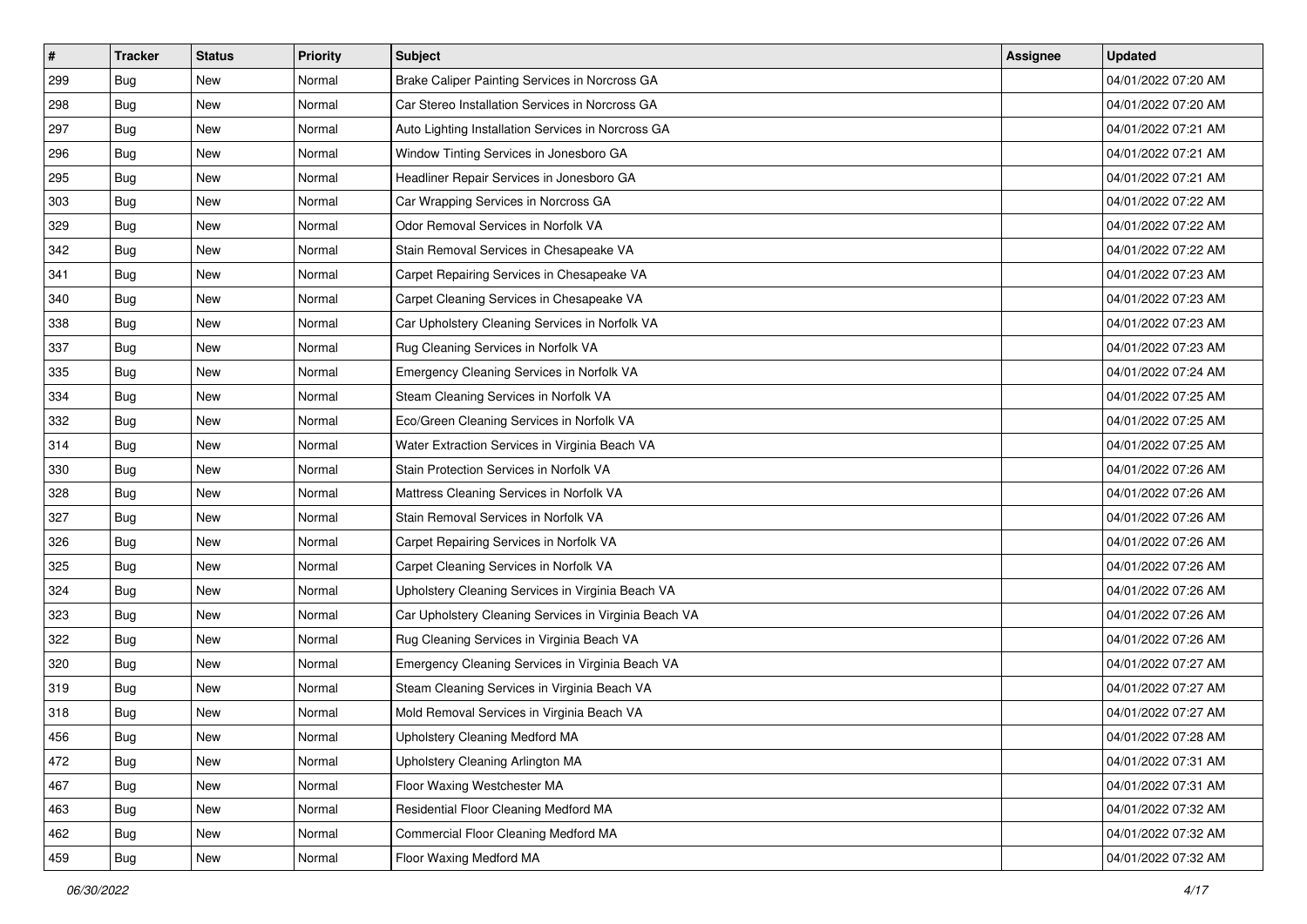| $\sharp$ | <b>Tracker</b> | <b>Status</b> | <b>Priority</b> | <b>Subject</b>                                 | <b>Assignee</b> | <b>Updated</b>      |
|----------|----------------|---------------|-----------------|------------------------------------------------|-----------------|---------------------|
| 458      | Bug            | New           | Normal          | Floor Stripping Medford MA                     |                 | 04/01/2022 07:32 AM |
| 398      | <b>Bug</b>     | <b>New</b>    | Normal          | Moving Services in Potomac MD                  |                 | 04/01/2022 07:32 AM |
| 455      | <b>Bug</b>     | New           | Normal          | Residential Floor Cleaning Quincy MA           |                 | 04/01/2022 07:38 AM |
| 413      | Bug            | <b>New</b>    | Normal          | Commercial Floor Cleaning Boston MA            |                 | 04/01/2022 07:45 AM |
| 425      | <b>Bug</b>     | <b>New</b>    | Normal          | Floor Stripping Brookline MA                   |                 | 04/01/2022 07:45 AM |
| 424      | <b>Bug</b>     | <b>New</b>    | Normal          | Carpet Cleaning Brookline MA                   |                 | 04/01/2022 07:45 AM |
| 423      | <b>Bug</b>     | New           | Normal          | Upholstery Cleaning Brookline MA               |                 | 04/01/2022 07:46 AM |
| 422      | <b>Bug</b>     | New           | Normal          | Residential Floor Cleaning Somerville MA       |                 | 04/01/2022 07:46 AM |
| 421      | <b>Bug</b>     | New           | Normal          | Commercial Floor Cleaning Somerville MA        |                 | 04/01/2022 07:46 AM |
| 420      | <b>Bug</b>     | <b>New</b>    | Normal          | Germs Removal Somerville MA                    |                 | 04/01/2022 07:46 AM |
| 419      | <b>Bug</b>     | <b>New</b>    | Normal          | Floor Cleaning Somerville MA                   |                 | 04/01/2022 07:46 AM |
| 418      | Bug            | New           | Normal          | Floor Waxing Somerville MA                     |                 | 04/01/2022 07:46 AM |
| 417      | <b>Bug</b>     | <b>New</b>    | Normal          | Floor Stripping Somerville MA                  |                 | 04/01/2022 07:46 AM |
| 416      | <b>Bug</b>     | New           | Normal          | Carpet Cleaning Somerville MA                  |                 | 04/01/2022 07:46 AM |
| 427      | <b>Bug</b>     | <b>New</b>    | Normal          | Floor Cleaning Brookline MA                    |                 | 04/01/2022 07:46 AM |
| 414      | <b>Bug</b>     | New           | Normal          | Residential Floor Cleaning Boston MA           |                 | 04/01/2022 07:46 AM |
| 428      | Bug            | <b>New</b>    | Normal          | Germs Removal Brookline MA                     |                 | 04/01/2022 07:47 AM |
| 412      | <b>Bug</b>     | <b>New</b>    | Normal          | Germs Removal Boston MA                        |                 | 04/01/2022 07:47 AM |
| 411      | Bug            | New           | Normal          | Floor Cleaning Boston MA                       |                 | 04/01/2022 07:47 AM |
| 410      | Bug            | <b>New</b>    | Normal          | Floor Waxing Boston MA                         |                 | 04/01/2022 07:47 AM |
| 409      | <b>Bug</b>     | New           | Normal          | Floor Stripping Boston MA                      |                 | 04/01/2022 07:47 AM |
| 408      | Bug            | <b>New</b>    | Normal          | Carpet Cleaning Boston MA                      |                 | 04/01/2022 07:47 AM |
| 407      | Bug            | <b>New</b>    | Normal          | Upholstery Cleaning Boston MA                  |                 | 04/01/2022 07:47 AM |
| 406      | <b>Bug</b>     | New           | Normal          | Office Moving Services in Gaithersburg MD      |                 | 04/01/2022 07:47 AM |
| 405      | Bug            | New           | Normal          | Furniture Assembly Services in Gaithersburg MD |                 | 04/01/2022 07:47 AM |
| 404      | Bug            | <b>New</b>    | Normal          | Moving Services in Gaithersburg MD             |                 | 04/01/2022 07:47 AM |
| 403      | <b>Bug</b>     | New           | Normal          | Junk Removal Services in Potomac MD            |                 | 04/01/2022 07:47 AM |
| 402      | Bug            | New           | Normal          | Auto Transport Services in Potomac MD          |                 | 04/01/2022 07:47 AM |
| 401      | Bug            | New           | Normal          | Local Moving Services in Potomac MD            |                 | 04/01/2022 07:48 AM |
| 415      | Bug            | New           | Normal          | Upholstery Cleaning Somerville MA              |                 | 04/01/2022 07:48 AM |
| 453      | Bug            | New           | Normal          | Germs Removal Quincy MA                        |                 | 04/01/2022 07:48 AM |
| 452      | Bug            | New           | Normal          | Floor Cleaning Quincy MA                       |                 | 04/01/2022 07:48 AM |
| 451      | Bug            | New           | Normal          | Floor Waxing Quincy MA                         |                 | 04/01/2022 07:48 AM |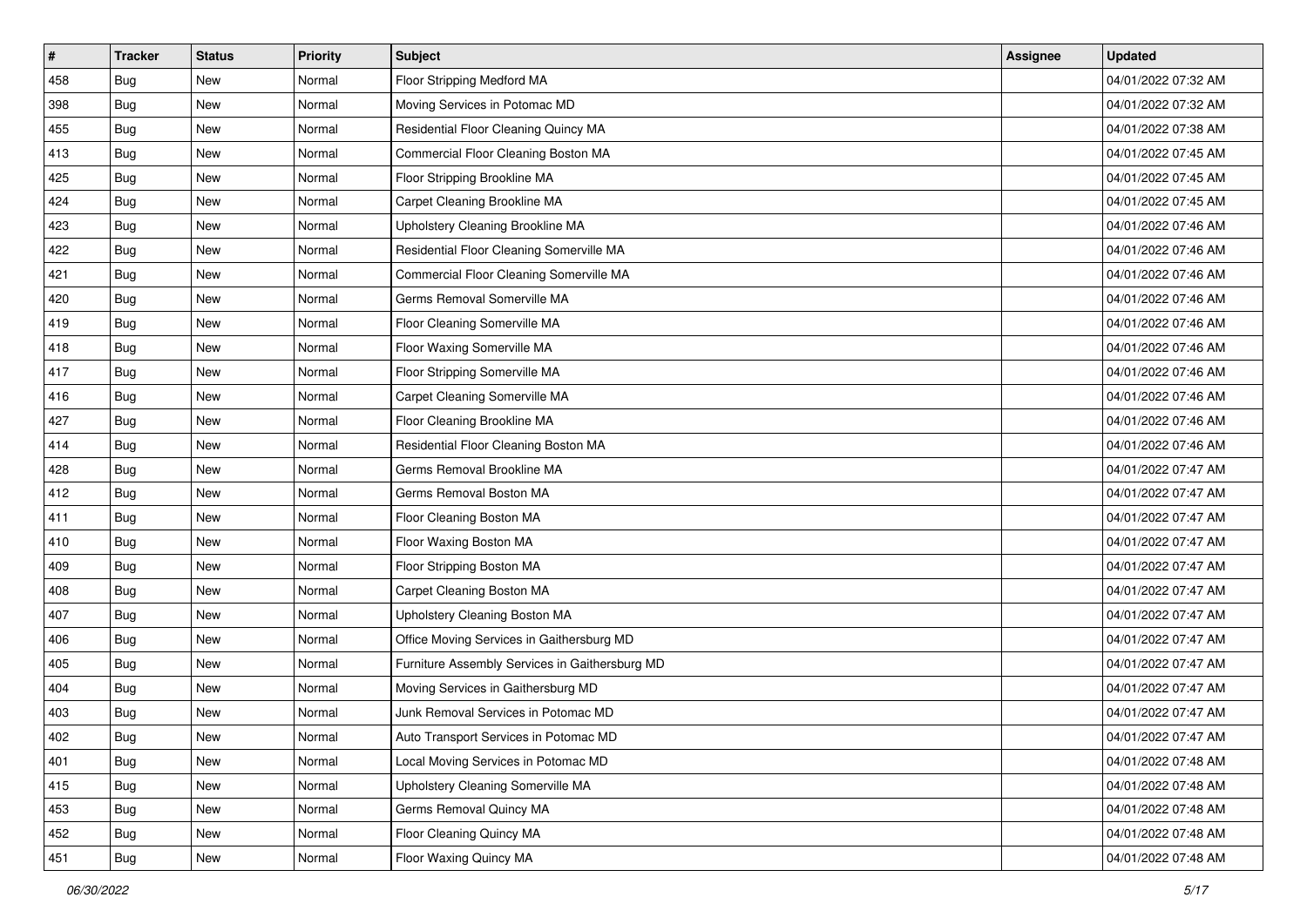| #   | <b>Tracker</b> | <b>Status</b> | Priority | <b>Subject</b>                                                                               | Assignee | <b>Updated</b>      |
|-----|----------------|---------------|----------|----------------------------------------------------------------------------------------------|----------|---------------------|
| 449 | Bug            | New           | Normal   | Carpet Cleaning Quincy MA                                                                    |          | 04/01/2022 07:48 AM |
| 448 | Bug            | <b>New</b>    | Normal   | Upholstery Cleaning Quincy MA                                                                |          | 04/01/2022 07:48 AM |
| 447 | Bug            | <b>New</b>    | Normal   | Residential Floor Cleaning Watertown MA                                                      |          | 04/01/2022 07:49 AM |
| 446 | Bug            | New           | Normal   | Commercial Floor Cleaning Watertown MA                                                       |          | 04/01/2022 07:49 AM |
| 445 | <b>Bug</b>     | <b>New</b>    | Normal   | Germs Removal Watertown MA                                                                   |          | 04/01/2022 07:49 AM |
| 444 | Bug            | New           | Normal   | Floor Cleaning Watertown MA                                                                  |          | 04/01/2022 07:49 AM |
| 426 | Bug            | New           | Normal   | Floor Waxing Brookline MA                                                                    |          | 04/01/2022 07:49 AM |
| 442 | <b>Bug</b>     | New           | Normal   | Floor Stripping Watertown MA                                                                 |          | 04/01/2022 07:49 AM |
| 286 | Bug            | <b>New</b>    | Normal   | All About Cash App Transfer Fail Problems                                                    |          | 04/01/2022 07:49 AM |
| 440 | Bug            | <b>New</b>    | Normal   | Upholstery Cleaning Watertown MA                                                             |          | 04/01/2022 07:49 AM |
| 439 | Bug            | New           | Normal   | Residential Floor Cleaning Newton MA                                                         |          | 04/01/2022 07:49 AM |
| 438 | Bug            | New           | Normal   | Commercial Floor Cleaning Newton MA                                                          |          | 04/01/2022 07:50 AM |
| 437 | Bug            | <b>New</b>    | Normal   | Germs Removal Newton MA                                                                      |          | 04/01/2022 07:50 AM |
| 436 | Bug            | <b>New</b>    | Normal   | Floor Cleaning Newton MA                                                                     |          | 04/01/2022 07:50 AM |
| 435 | Bug            | New           | Normal   | Floor Waxing Newton MA                                                                       |          | 04/01/2022 07:50 AM |
| 434 | Bug            | New           | Normal   | Floor Stripping Newton MA                                                                    |          | 04/01/2022 07:50 AM |
| 433 | Bug            | New           | Normal   | Carpet Cleaning Newton MA                                                                    |          | 04/01/2022 07:50 AM |
| 432 | Bug            | <b>New</b>    | Normal   | Upholstery Cleaning Newton MA                                                                |          | 04/01/2022 07:50 AM |
| 431 | Bug            | New           | Normal   | Residential Floor Cleaning Brookline MA                                                      |          | 04/01/2022 07:50 AM |
| 430 | Bug            | New           | Normal   | Commercial Floor Cleaning Brookline MA                                                       |          | 04/01/2022 07:50 AM |
| 429 | <b>Bug</b>     | New           | Normal   | Germs Removal Brookline MA                                                                   |          | 04/01/2022 07:51 AM |
| 443 | Bug            | New           | Normal   | Floor Waxing Watertown MA                                                                    |          | 04/01/2022 07:51 AM |
| 137 | Bug            | <b>New</b>    | Normal   | hcbets                                                                                       |          | 04/01/2022 07:52 AM |
| 135 | Bug            | New           | Normal   | factspress                                                                                   |          | 04/01/2022 07:52 AM |
| 147 | Bug            | New           | Normal   | xzxgfufi                                                                                     |          | 04/01/2022 07:54 AM |
| 131 | Bug            | <b>New</b>    | Normal   | triokids                                                                                     |          | 04/01/2022 07:54 AM |
| 127 | Feature        | New           | Normal   | replica af1                                                                                  |          | 04/01/2022 07:55 AM |
| 125 | Bug            | New           | Normal   | vbvnm                                                                                        |          | 04/01/2022 07:55 AM |
| 124 | <b>Bug</b>     | New           | Normal   | https://www.bigmarker.com/ustvpass/LIVE-Atlanta-Falcons-vs-Carolina-Panthers-NFL-Week-8-Game |          | 04/01/2022 07:55 AM |
| 122 | <b>Bug</b>     | New           | Normal   | <b>AFL Live Stream</b>                                                                       |          | 04/01/2022 07:55 AM |
| 121 | Bug            | New           | Normal   | xgfhjmghtm                                                                                   |          | 04/01/2022 07:56 AM |
| 288 | <b>Bug</b>     | New           | Normal   | Make shopping easier                                                                         |          | 04/01/2022 07:56 AM |
| 160 | <b>Bug</b>     | New           | Normal   | rtyuiv wbhyu                                                                                 |          | 04/01/2022 07:56 AM |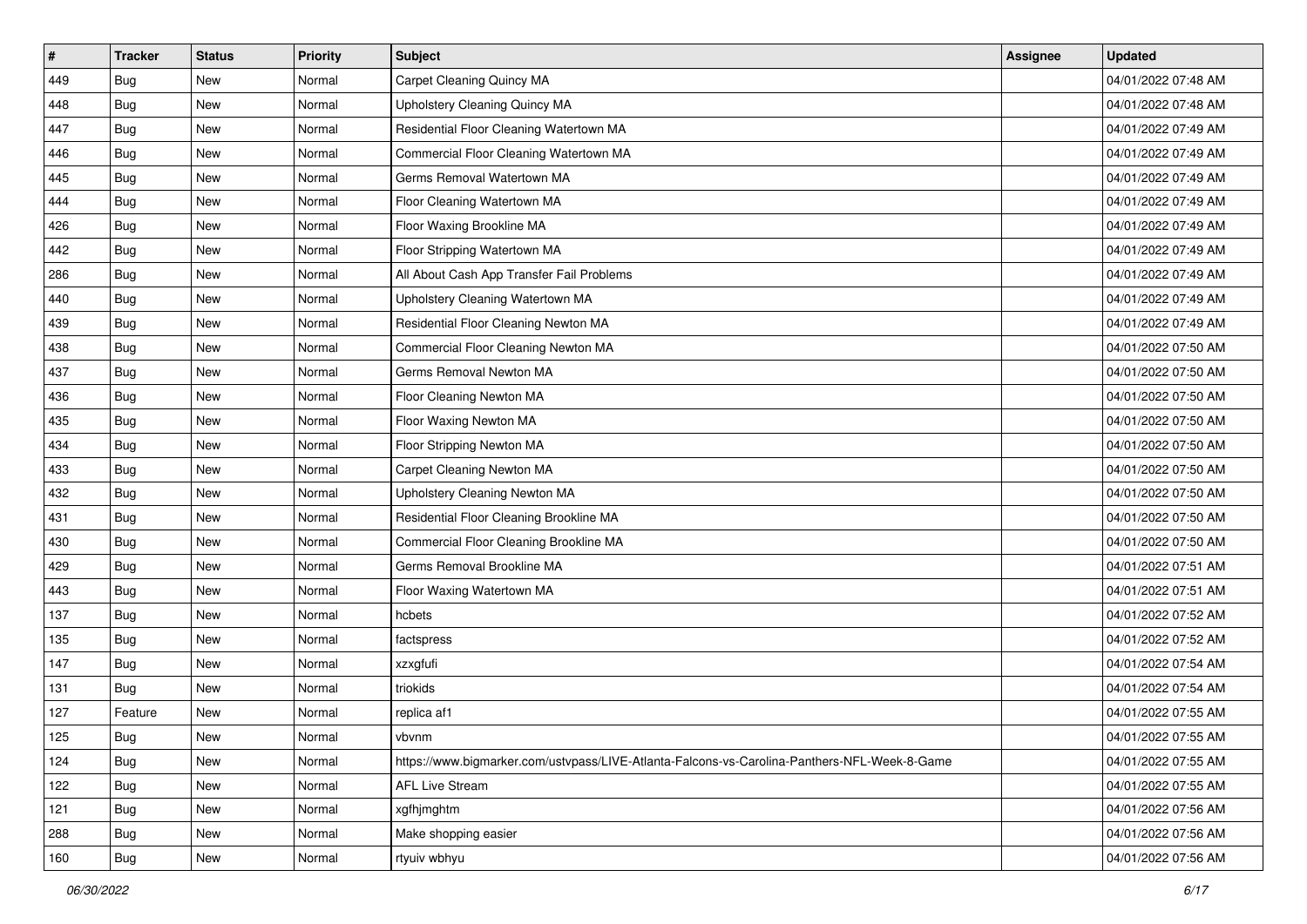| $\sharp$ | <b>Tracker</b> | <b>Status</b> | Priority | <b>Subject</b>                                                                       | Assignee               | <b>Updated</b>      |
|----------|----------------|---------------|----------|--------------------------------------------------------------------------------------|------------------------|---------------------|
| 166      | <b>Bug</b>     | New           | Normal   | dfgbd                                                                                |                        | 04/01/2022 07:57 AM |
| 165      | <b>Bug</b>     | New           | Normal   | dfgbd                                                                                |                        | 04/01/2022 07:57 AM |
| 163      | Bug            | New           | Normal   | jknjopl[                                                                             |                        | 04/01/2022 07:58 AM |
| 156      | <b>Bug</b>     | New           | Normal   | Access old cash app account                                                          |                        | 04/01/2022 08:00 AM |
| 148      | Bug            | New           | Normal   | zxZdfg                                                                               |                        | 04/01/2022 08:01 AM |
| 162      | Bug            | New           | Normal   | gfyuik9                                                                              | Hamza<br>Bourbouh      | 04/01/2022 08:01 AM |
| 72       | <b>Bug</b>     | New           | Normal   | Simulinkd does not match Lustre using EMF backend when using nested Merge expression | Pierre-Loïc<br>Garoche | 04/01/2022 08:06 AM |
| 78       | Bug            | In Progress   | Normal   | Why generate MCDC conditions for constant flows?                                     | Pierre-Loïc<br>Garoche | 04/01/2022 08:08 AM |
| 117      | Bug            | New           | Normal   | How to Watch Cowboys vs Cardinals Game Live Stream FREE TV                           |                        | 04/01/2022 08:08 AM |
| 256      | Bug            | New           | Normal   | <b>Fake Travis Scott Shoes</b>                                                       |                        | 04/01/2022 08:12 AM |
| 254      | Feature        | New           | Normal   | best ayurvedic treatment for psoriasis                                               |                        | 04/01/2022 08:13 AM |
| 241      | Feature        | New           | Normal   | How to get a complete solution of Big Ideas Math Answers?                            |                        | 04/01/2022 08:15 AM |
| 236      | <b>Bug</b>     | <b>New</b>    | Normal   | HP Printer Assistant Software   Download & Install HP Assistant                      |                        | 04/01/2022 08:16 AM |
| 283      | Bug            | New           | Normal   | Cash App To PayPal Transfer Money - Check Out The Steps Here                         |                        | 04/01/2022 08:17 AM |
| 277      | Feature        | <b>New</b>    | Normal   | Nike Dunks Replica                                                                   |                        | 04/01/2022 08:19 AM |
| 276      | Feature        | New           | Normal   | Nike Dunks Replica                                                                   |                        | 04/01/2022 08:19 AM |
| 270      | Bug            | New           | Normal   | Logo Mansion                                                                         | Christophe<br>Garion   | 04/01/2022 08:20 AM |
| 268      | Bug            | <b>New</b>    | Normal   | Fashionj                                                                             |                        | 04/01/2022 08:20 AM |
| 199      | <b>Bug</b>     | <b>New</b>    | Normal   | SBL CLEARSTONE DROPS (30ML)                                                          |                        | 04/01/2022 08:23 AM |
| 195      | Bug            | New           | Normal   | homoeobazaar                                                                         |                        | 04/01/2022 08:23 AM |
| 204      | Feature        | New           | Normal   | New Car Tyres                                                                        |                        | 04/01/2022 08:40 AM |
| 187      | Bug            | New           | Normal   | High Quality Replic 350 V2 Carbon                                                    |                        | 04/01/2022 08:40 AM |
| 179      | Bug            | New           | Normal   | body wave                                                                            |                        | 04/01/2022 08:41 AM |
| 177      | Feature        | New           | Normal   | HD lace silky straight human hair wig                                                |                        | 04/01/2022 08:41 AM |
| 287      | <b>Bug</b>     | New           | Normal   | Make shopping easier                                                                 |                        | 04/01/2022 08:41 AM |
| 226      | <b>Bug</b>     | New           | Normal   | How to find reliable service reviews                                                 | Anonymous              | 04/01/2022 08:46 AM |
| 221      | Bug            | New           | Normal   | The Best APk                                                                         |                        | 04/01/2022 08:49 AM |
| 213      | Bug            | New           | Normal   | fix HP Notebook Missing Operating System Error Message                               |                        | 04/01/2022 08:53 AM |
| 208      | Bug            | New           | Normal   | Why Cash app won't let me send money if scammed?                                     |                        | 04/01/2022 08:54 AM |
| 818      | <b>Bug</b>     | New           | Normal   | Have you ever played a basketball game?                                              | Corentin<br>Lauverjat  | 04/01/2022 08:55 AM |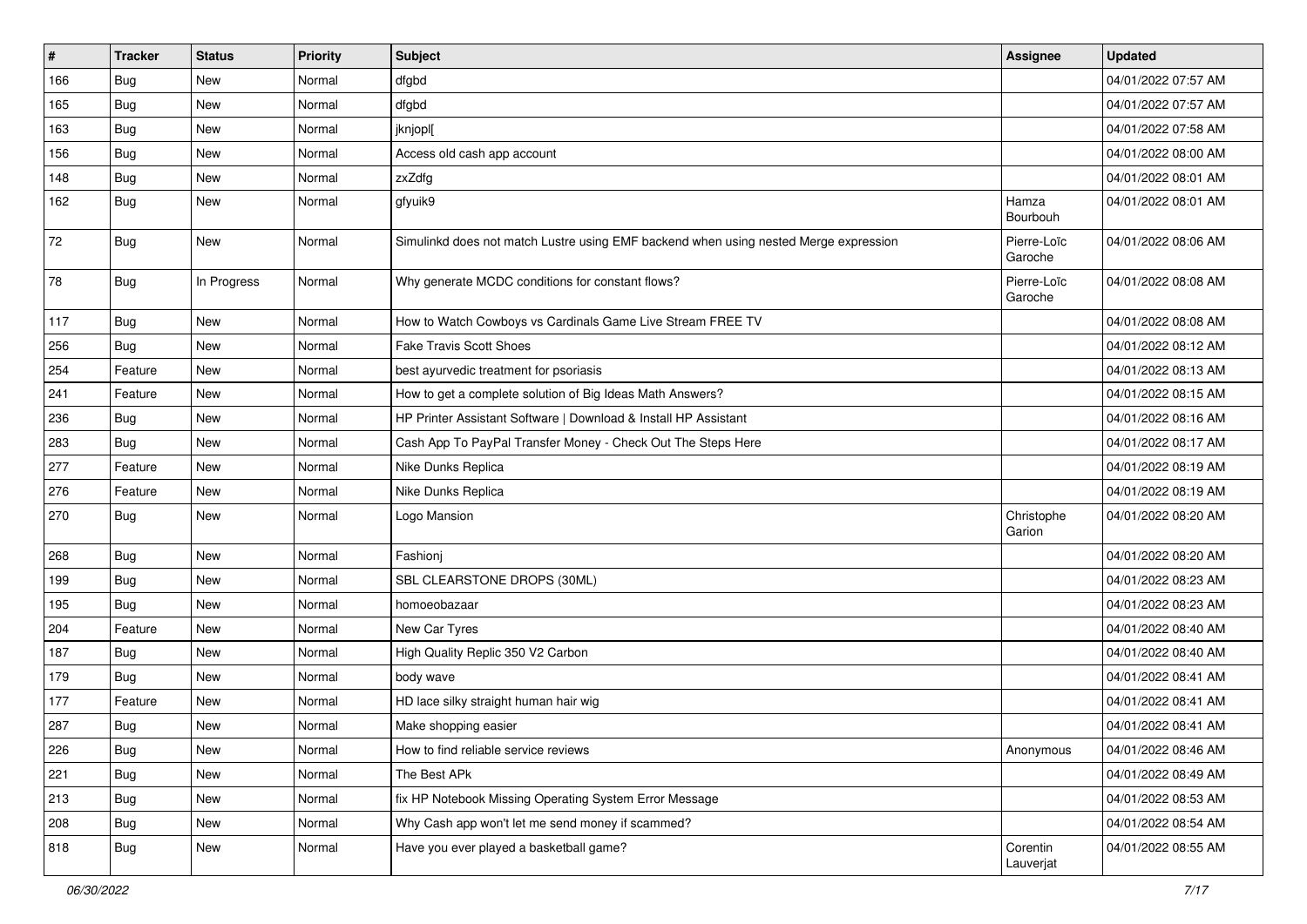| $\vert$ # | <b>Tracker</b> | <b>Status</b> | <b>Priority</b> | <b>Subject</b>                                                                   | Assignee               | <b>Updated</b>      |
|-----------|----------------|---------------|-----------------|----------------------------------------------------------------------------------|------------------------|---------------------|
| 848       | Feature        | New           | Normal          | Online Classes Assistance                                                        |                        | 04/01/2022 08:57 AM |
| 834       | Bug            | <b>New</b>    | Normal          | Grasp the secret to relieve stress and fatigue                                   |                        | 04/01/2022 08:57 AM |
| 846       | Feature        | New           | Normal          | ij.start canon                                                                   |                        | 04/01/2022 08:58 AM |
| 845       | Feature        | <b>New</b>    | Normal          | canon.com/ijsetup                                                                |                        | 04/01/2022 08:58 AM |
| 844       | Bug            | New           | Normal          | To know Chime Routing Number call on the helpline number                         |                        | 04/01/2022 08:58 AM |
| 843       | Bug            | <b>New</b>    | Normal          | Canon IJ Network Tool                                                            |                        | 04/01/2022 08:58 AM |
| 842       | Bug            | <b>New</b>    | Normal          | Join the fun game                                                                |                        | 04/01/2022 08:58 AM |
| 841       | Bug            | <b>New</b>    | Normal          | How do I activate FOX NOW?                                                       |                        | 04/01/2022 08:58 AM |
| 840       | Bug            | <b>New</b>    | Normal          | Is Tubi really free and legal?                                                   |                        | 04/01/2022 08:58 AM |
| 839       | Bug            | <b>New</b>    | Normal          | How do I activate FOX NOW?                                                       |                        | 04/01/2022 08:58 AM |
| 838       | Bug            | New           | Normal          | Celebrity Hunter Mod apk - Como instalá-lo                                       |                        | 04/01/2022 08:58 AM |
| 837       | Bug            | <b>New</b>    | Normal          | To Create An Instagram Story                                                     | Pierre-Loïc<br>Garoche | 04/01/2022 08:58 AM |
| 835       | Bug            | <b>New</b>    | Normal          | Build your strong army with Taming io                                            |                        | 04/01/2022 08:59 AM |
| 833       | Bug            | <b>New</b>    | Normal          | Does Direct Deposit Hit Chime- seek Chime Customer Service                       |                        | 04/01/2022 08:59 AM |
| 832       | Bug            | <b>New</b>    | Normal          | Choque Royale Mod Apk                                                            |                        | 04/01/2022 08:59 AM |
| 827       | Bug            | <b>New</b>    | Normal          | Come To Know The Required Steps To Unlock Cash App Account                       |                        | 04/01/2022 08:59 AM |
| 836       | Bug            | <b>New</b>    | Normal          | What Is The Required Amount To Pay As Cash App Clearance Fee?                    |                        | 04/01/2022 09:00 AM |
| 757       | Bug            | <b>New</b>    | Normal          | Why Is Issue of Car Maintenance so Famous for the Consumers?                     |                        | 04/01/2022 09:01 AM |
| 791       | Bug            | <b>New</b>    | Normal          | Samsnung TV Plus is not working                                                  |                        | 04/01/2022 09:03 AM |
| 790       | Bug            | <b>New</b>    | Normal          | My app                                                                           |                        | 04/01/2022 09:03 AM |
| 849       | Bug            | <b>New</b>    | Normal          | FutEmax App Apk - Watch Soccer, Fantasy Football, And More On Your Mobile Device |                        | 04/01/2022 09:04 AM |
| 847       | Feature        | <b>New</b>    | Normal          | Canon.com/ijsetup                                                                |                        | 04/01/2022 09:08 AM |
| 862       | Bug            | New           | Normal          | none                                                                             |                        | 04/01/2022 09:11 AM |
| 872       | Bug            | <b>New</b>    | Normal          | Poppy Playtime Horror Game Free                                                  |                        | 04/01/2022 09:11 AM |
| 870       | Bug            | New           | Normal          | Mahjong Solitaire                                                                |                        | 04/01/2022 09:12 AM |
| 868       | Feature        | <b>New</b>    | Normal          | What Is the Role of a Graphic Designer?                                          | Pierre-Loïc<br>Garoche | 04/01/2022 09:12 AM |
| 866       | Feature        | New           | Normal          | Northern Ireland Dissertation Writing Service                                    | Pierre-Loïc<br>Garoche | 04/01/2022 09:12 AM |
| 876       | Bug            | New           | Normal          | Download Full-Size Profile Pictures of Your Favorite Users With InstaDP          |                        | 04/01/2022 09:12 AM |
| 863       | Bug            | New           | Normal          | Canon IJ Network Tool                                                            |                        | 04/01/2022 09:12 AM |
| 877       | Feature        | New           | Normal          | <b>Exness Broker Review</b>                                                      |                        | 04/01/2022 09:12 AM |
| 859       | <b>Bug</b>     | New           | Normal          | Canon IJ Network Tool                                                            |                        | 04/01/2022 09:13 AM |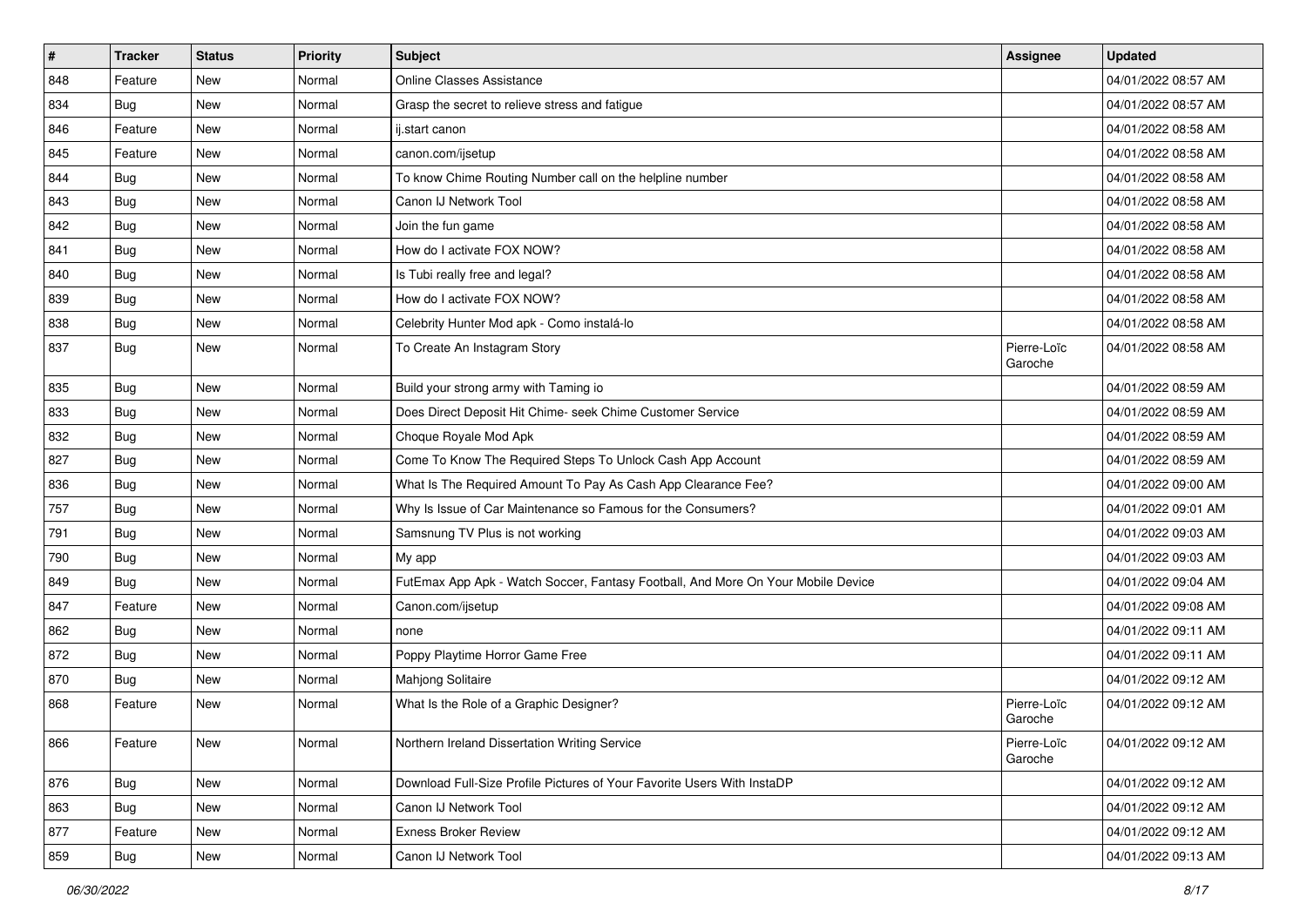| #   | <b>Tracker</b> | <b>Status</b> | <b>Priority</b> | <b>Subject</b>                                                              | <b>Assignee</b>      | <b>Updated</b>      |
|-----|----------------|---------------|-----------------|-----------------------------------------------------------------------------|----------------------|---------------------|
| 858 | Bug            | <b>New</b>    | Normal          | opourid                                                                     | Christophe<br>Garion | 04/01/2022 09:13 AM |
| 857 | Bug            | <b>New</b>    | Normal          | Welcome to the world of classic retro games                                 |                      | 04/01/2022 09:13 AM |
| 856 | Bug            | <b>New</b>    | Normal          | Online Classes Assistance Help For Student                                  |                      | 04/01/2022 09:13 AM |
| 855 | Bug            | <b>New</b>    | Normal          | Online Classes Assistance Help For Student                                  |                      | 04/01/2022 09:13 AM |
| 853 | Bug            | <b>New</b>    | Normal          | what is dr laser                                                            |                      | 04/01/2022 09:13 AM |
| 852 | Bug            | <b>New</b>    | Normal          | How to cancel your French Bee flight within 24 hours?                       |                      | 04/01/2022 09:13 AM |
| 851 | Bug            | New           | Normal          | Laden Sie den kostenlosen MP3-Klingelton für Ihr Mobiltelefon herunter      |                      | 04/01/2022 09:14 AM |
| 850 | Bug            | <b>New</b>    | Normal          | Puppy Playtime APK Android                                                  |                      | 04/01/2022 09:14 AM |
| 864 | Bug            | New           | Normal          | Canon IJ Network Tool                                                       |                      | 04/01/2022 09:14 AM |
| 889 | Bug            | <b>New</b>    | Normal          | What is Plex and how it's work?                                             |                      | 04/01/2022 09:14 AM |
| 892 | Bug            | <b>New</b>    | Normal          | Good game                                                                   |                      | 04/01/2022 09:15 AM |
| 875 | Bug            | <b>New</b>    | Normal          | Red ball game                                                               |                      | 04/01/2022 09:15 AM |
| 887 | Bug            | <b>New</b>    | Normal          | What is Plex and how it's work?                                             |                      | 04/01/2022 09:16 AM |
| 884 | Bug            | <b>New</b>    | Normal          | Why do Subway Surfers popular                                               |                      | 04/01/2022 09:16 AM |
| 883 | Bug            | New           | Normal          | Langweilen Sie sich jemals bei der gleichen alten Schriftart auf Instagram? |                      | 04/01/2022 09:16 AM |
| 882 | Bug            | <b>New</b>    | Normal          | How to change bank account on cash app?                                     |                      | 04/01/2022 09:16 AM |
| 880 | Bug            | <b>New</b>    | Normal          | Why do Subway Surfers popular                                               |                      | 04/01/2022 09:16 AM |
| 879 | Feature        | <b>New</b>    | Normal          | Best Garage Door Repair in Massachusetts                                    |                      | 04/01/2022 09:16 AM |
| 891 | Bug            | <b>New</b>    | Normal          | The most interesting game today, have you tried it?                         |                      | 04/01/2022 09:17 AM |
| 539 | Bug            | New           | Normal          | Do you want to know how to activate cash card through phone number?         |                      | 04/01/2022 09:25 AM |
| 566 | Bug            | <b>New</b>    | Normal          | Kinemaster Pro Download - los App Review                                    |                      | 04/01/2022 09:27 AM |
| 560 | Bug            | <b>New</b>    | Normal          | Whatsapp Aero - Make Your Phone Auto Connect                                |                      | 04/01/2022 09:28 AM |
| 625 | Bug            | <b>New</b>    | Normal          | The best free online driving directions tool                                |                      | 04/01/2022 09:28 AM |
| 700 | Bug            | <b>New</b>    | Normal          | Cómo descargar Poppy Playtime                                               |                      | 04/01/2022 09:30 AM |
| 691 | Bug            | <b>New</b>    | Normal          | tea garden dublin                                                           |                      | 04/01/2022 09:31 AM |
| 679 | Bug            | <b>New</b>    | Normal          | Word Finder helps you to play word games better                             |                      | 04/01/2022 09:34 AM |
| 633 | <b>Bug</b>     | <b>New</b>    | Normal          | How i can i solve my issue                                                  |                      | 04/01/2022 09:38 AM |
| 676 | <b>Bug</b>     | New           | Normal          | Does Facebook customer service live chat allow to speak with someone?       |                      | 04/01/2022 09:39 AM |
| 660 | Bug            | New           | Normal          | Anchovies Nutrition Facts And Health Benefits                               |                      | 04/01/2022 09:40 AM |
| 896 | Feature        | New           | Normal          | Application of North Finder in Mining Industry                              | Xavier Thirioux      | 04/01/2022 09:49 AM |
| 897 | <b>Bug</b>     | New           | Normal          | Slot Pulsa Pragmatic Play                                                   | Xavier Thirioux      | 04/01/2022 12:08 PM |
| 898 | <b>Bug</b>     | New           | Normal          | Shadow Fight 2 Mod APK                                                      |                      | 04/02/2022 09:17 AM |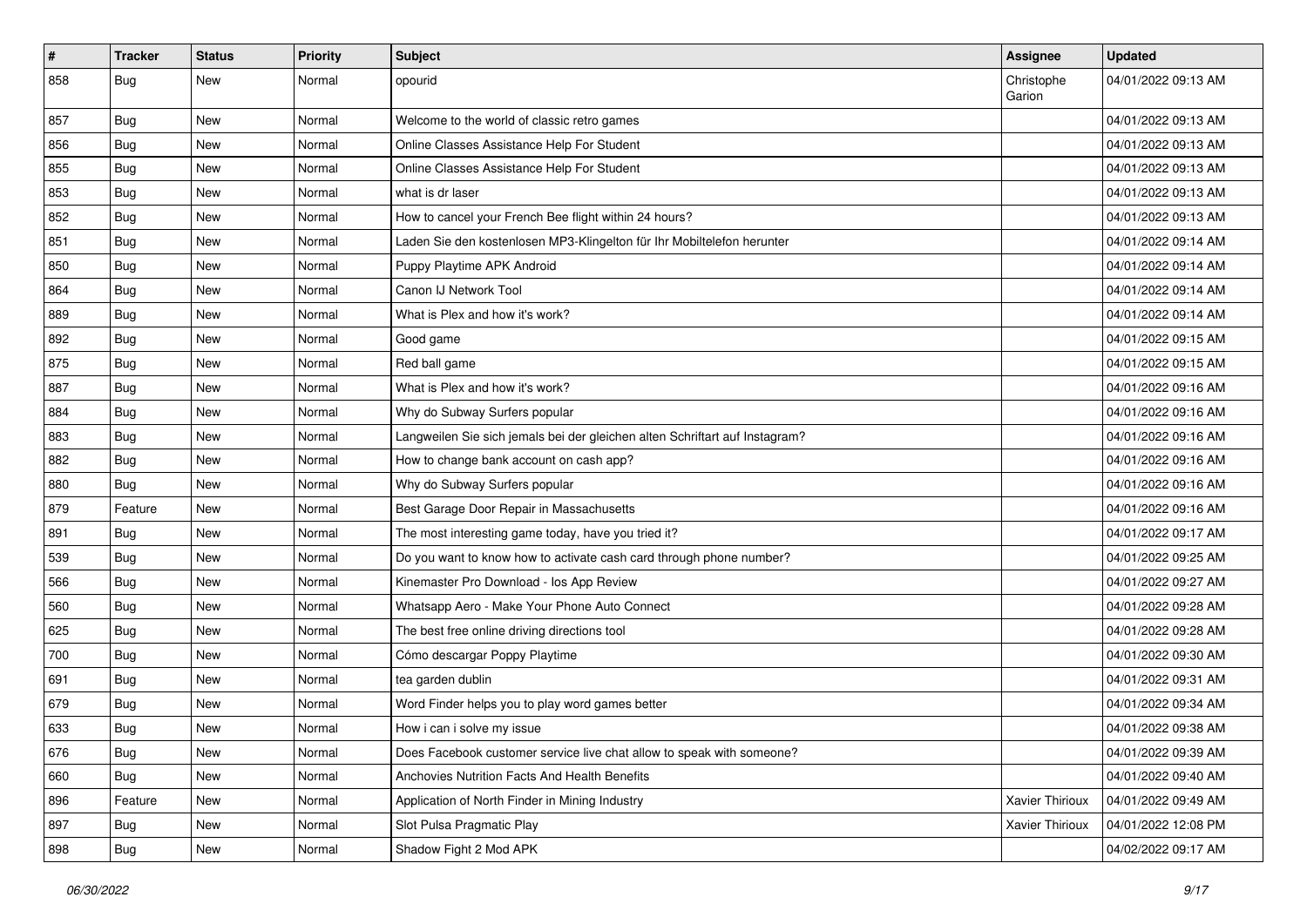| #   | <b>Tracker</b> | <b>Status</b> | <b>Priority</b> | Subject                                                                          | Assignee               | <b>Updated</b>      |
|-----|----------------|---------------|-----------------|----------------------------------------------------------------------------------|------------------------|---------------------|
| 899 | Feature        | <b>New</b>    | Normal          | Application of Optical Fiber Gyroscope                                           | Christophe<br>Garion   | 04/02/2022 11:23 AM |
| 900 | Feature        | <b>New</b>    | Normal          | good game ever                                                                   |                        | 04/02/2022 11:59 AM |
| 252 | Bug            | <b>New</b>    | Normal          | Samsung U600 - Is Essential Business And Personal Phone                          |                        | 04/04/2022 04:45 AM |
| 906 | Bug            | <b>New</b>    | Normal          | How To Change Cash App From Business To Personal Account For Any Reasons?        |                        | 04/04/2022 09:57 AM |
| 907 | Bug            | <b>New</b>    | Normal          | Canon IJ Network Tool                                                            |                        | 04/04/2022 10:43 AM |
| 908 | Bug            | <b>New</b>    | Normal          | Toca Life World APK                                                              |                        | 04/06/2022 03:18 AM |
| 909 | Bug            | New           | Normal          | Toca Life World APK                                                              |                        | 04/06/2022 04:52 AM |
| 910 | Bug            | <b>New</b>    | Normal          | Each content looks unisize or not formated                                       |                        | 04/06/2022 11:21 AM |
| 911 | Bug            | New           | Normal          | Aluminum Windows & Doors                                                         |                        | 04/06/2022 08:10 PM |
| 913 | Bug            | <b>New</b>    | Normal          | Canon IJ Network Tool                                                            |                        | 04/07/2022 06:21 AM |
| 914 | Bug            | <b>New</b>    | Normal          | Wordle: how to play fashion games for free?                                      |                        | 04/07/2022 08:30 AM |
| 915 | Bug            | <b>New</b>    | Normal          | Finance dissertation writing                                                     |                        | 04/07/2022 09:22 AM |
| 916 | Bug            | New           | Normal          | How long does it take to write a book?                                           |                        | 04/07/2022 12:15 PM |
| 878 | Bug            | <b>New</b>    | Normal          | Wie ist instazoom hilfreich beim Herunterladen von Instagram-Profilbildern       |                        | 04/08/2022 09:28 PM |
| 917 | Bug            | <b>New</b>    | Normal          | Random Person Sent Me Money on Cash App-find solution?                           |                        | 04/09/2022 12:32 PM |
| 854 | Bug            | <b>New</b>    | Normal          | How To Resolve Password Problems Through Facebook Customer Service?              |                        | 04/09/2022 06:11 PM |
| 919 | Feature        | <b>New</b>    | Normal          | How can I check my Cash App card balance by dialing a number?                    |                        | 04/10/2022 09:07 AM |
| 920 | Bug            | <b>New</b>    | Normal          | Where I Can Get Essay Writing Services?                                          |                        | 04/11/2022 08:35 AM |
| 903 | Feature        | <b>New</b>    | Normal          | Good game                                                                        |                        | 04/11/2022 08:39 AM |
| 921 | Bug            | New           | Normal          | Canon IJ Network Tool                                                            |                        | 04/11/2022 09:00 AM |
| 923 | Bug            | <b>New</b>    | Normal          | frenchies for sale                                                               |                        | 04/11/2022 02:35 PM |
| 924 | Bug            | <b>New</b>    | Normal          | buy tec 9                                                                        |                        | 04/11/2022 02:54 PM |
| 927 | Feature        | <b>New</b>    | Normal          | What Is The Right Way To Troubleshoot Cash App Transfer Failed Problems?         |                        | 04/12/2022 05:54 AM |
| 929 | Bug            | <b>New</b>    | Normal          | Canon IJ Network Tool                                                            |                        | 04/12/2022 08:32 AM |
| 930 | Bug            | <b>New</b>    | Normal          | The best free games online                                                       |                        | 04/12/2022 09:05 AM |
| 936 | Bug            | <b>New</b>    | Normal          | Avantages de l'extension AliTools pour faire du shopping sur Aliexpress          | Pierre-Loïc<br>Garoche | 04/12/2022 11:35 AM |
| 928 | Bug            | New           | Normal          | How Does Sutton Bank Cash App Customer Service Help In Answering Your Questions? |                        | 04/12/2022 11:36 AM |
| 942 | Bug            | New           | Normal          | Canon IJ Network Tool                                                            |                        | 04/13/2022 08:45 AM |
| 943 | Bug            | New           | Normal          | ij.start canon                                                                   |                        | 04/13/2022 08:52 AM |
| 945 | Bug            | New           | Normal          | TikTok 18 Mod Apk For Your Android                                               |                        | 04/13/2022 09:32 AM |
| 873 | Bug            | New           | Normal          | Klingeltöne mp3                                                                  |                        | 04/13/2022 11:03 AM |
| 869 | <b>Bug</b>     | New           | Normal          | Sonnerie Post Malone 2022                                                        |                        | 04/13/2022 11:05 AM |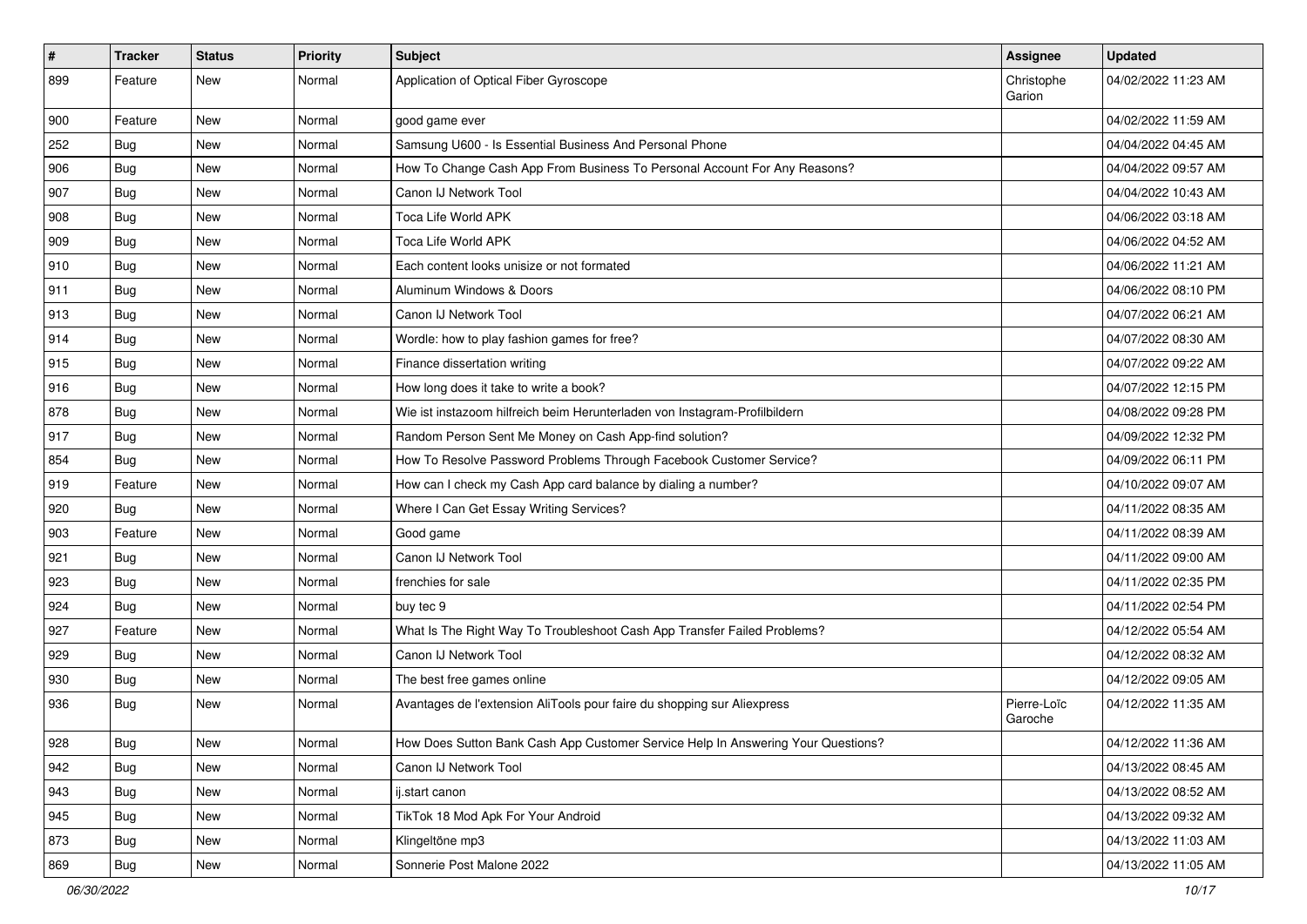| $\vert$ # | <b>Tracker</b> | <b>Status</b> | <b>Priority</b> | <b>Subject</b>                                                                | <b>Assignee</b>        | <b>Updated</b>      |
|-----------|----------------|---------------|-----------------|-------------------------------------------------------------------------------|------------------------|---------------------|
| 893       | <b>Bug</b>     | New           | Normal          | klingeltone                                                                   |                        | 04/13/2022 11:06 AM |
| 947       | Bug            | New           | Normal          | is Disney Now and Disney Plus different?                                      |                        | 04/14/2022 09:53 AM |
| 300       | Bug            | New           | Normal          | Wheels Powder Coating Services in Norcross GA                                 |                        | 04/15/2022 01:45 PM |
| 957       | <b>Bug</b>     | New           | Normal          | From Where I Can Get Cheap Writing Services?                                  |                        | 04/20/2022 05:06 AM |
| 904       | Feature        | New           | Normal          | Laora seeck                                                                   |                        | 04/20/2022 11:54 AM |
| 972       | Bug            | New           | Normal          | How To Borrow Money From The Cash App? Get To Know About The Same             |                        | 04/25/2022 07:30 AM |
| 991       | Bug            | New           | Normal          | <b>MDMA MOLLY</b>                                                             |                        | 05/03/2022 12:03 AM |
| 975       | Bug            | New           | Normal          | Payback 2 Mod APK                                                             |                        | 05/05/2022 10:56 AM |
| 982       | Bug            | New           | Normal          | Five sites that let you download free scenarios for your iPhone               |                        | 05/07/2022 09:34 PM |
| 192       | Bug            | <b>New</b>    | Normal          | The code Caffe                                                                |                        | 05/09/2022 10:16 AM |
| 1003      | Bug            | New           | Normal          | Drift F1 is a drifting car game inspired by F1's tracks.                      | Pierre-Loïc<br>Garoche | 05/10/2022 10:52 AM |
| 1004      | Bug            | New           | Normal          | you get to pinch and drag a man with a very flexible face                     |                        | 05/10/2022 10:59 AM |
| 934       | Bug            | New           | Normal          | MovieBox Pro Apk - Watch Movies and TV Shows on Your Android Phone            |                        | 05/10/2022 11:01 AM |
| 1006      | Bug            | New           | Normal          | Cricut.com/setup                                                              |                        | 05/10/2022 01:22 PM |
| 1008      | Bug            | New           | Normal          | Who was the first black woman to anchor a newscast?                           |                        | 05/10/2022 03:13 PM |
| 1009      | <b>Bug</b>     | New           | Normal          | How to change routing number on Cash App?                                     |                        | 05/11/2022 07:13 AM |
| 1010      | <b>Bug</b>     | New           | Normal          | what are the requirements to borrow money from cash app ? cash app borrow app | Pierre-Loïc<br>Garoche | 05/11/2022 09:29 AM |
| 1011      | Bug            | New           | Normal          | Summary of 10 best coloring apps on phones                                    |                        | 05/11/2022 10:58 AM |
| 1012      | Bug            | New           | Normal          | Cricut.com/setup                                                              |                        | 05/11/2022 11:30 AM |
| 1013      | Bug            | New           | Normal          | ij.start canon                                                                |                        | 05/11/2022 11:31 AM |
| 1014      | Bug            | <b>New</b>    | Normal          | how to get chime routing and account number ? chime routing number florida    |                        | 05/11/2022 12:42 PM |
| 1015      | Bug            | New           | Normal          | Is it possible to send books for free?                                        |                        | 05/11/2022 04:05 PM |
| 1016      | <b>Bug</b>     | New           | Normal          | Klondike Solitaire                                                            |                        | 05/12/2022 09:03 AM |
| 1017      | Feature        | New           | Normal          | fleeing the complex                                                           | Hamza<br>Bourbouh      | 05/13/2022 06:33 AM |
| 1019      | Bug            | New           | Normal          | Cricut.com/setup                                                              |                        | 05/13/2022 11:13 AM |
| 1020      | Bug            | New           | Normal          | Cricut.com/setup                                                              |                        | 05/13/2022 11:14 AM |
| 1022      | <b>Bug</b>     | New           | Normal          | 123.hp.com/laserjet                                                           |                        | 05/13/2022 01:25 PM |
| 1023      | <b>Bug</b>     | New           | Normal          | Questions That Are Typically Asked About Trap The Cat                         |                        | 05/14/2022 03:51 AM |
| 932       | Bug            | New           | Normal          | The best epic, long-playing PC games will consume days of your life.          |                        | 05/15/2022 07:44 PM |
| 1028      | <b>Bug</b>     | New           | Normal          | The Best Free Online Game to Play with Friends                                |                        | 05/16/2022 05:00 AM |
| 1029      | <b>Bug</b>     | New           | Normal          | 5 Reasons Why People Love Coloring Pages?                                     |                        | 05/16/2022 11:53 AM |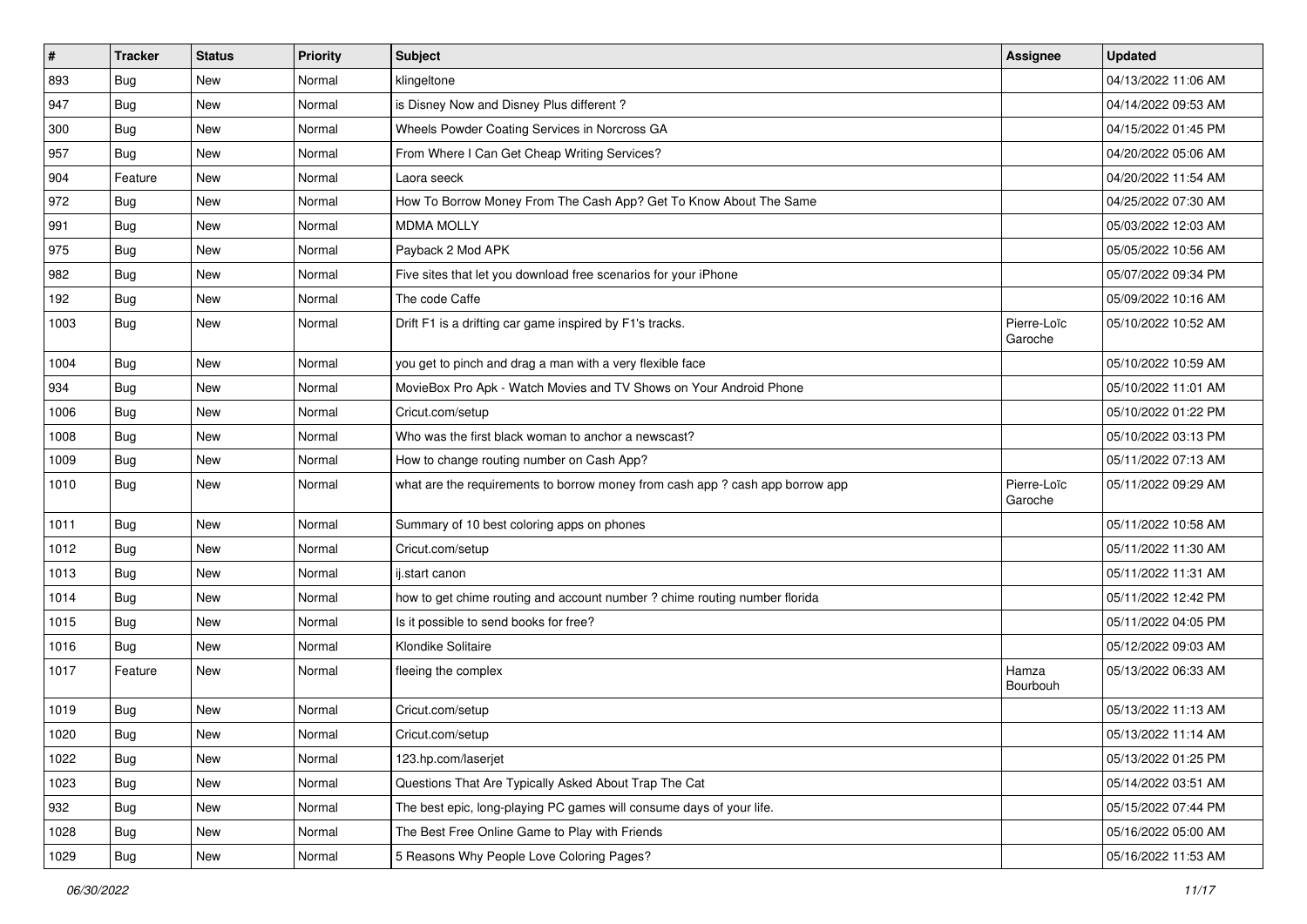| $\pmb{\#}$ | <b>Tracker</b> | <b>Status</b> | <b>Priority</b> | <b>Subject</b>                                                           | Assignee               | <b>Updated</b>      |
|------------|----------------|---------------|-----------------|--------------------------------------------------------------------------|------------------------|---------------------|
| 1030       | Bug            | New           | Normal          | <b>IAFT Traders Union</b>                                                |                        | 05/16/2022 03:13 PM |
| 1031       | Bug            | <b>New</b>    | Normal          | <b>IAFT Traders Union</b>                                                |                        | 05/16/2022 03:14 PM |
| 1032       | Bug            | New           | Normal          | How To Play The Wordle Game                                              |                        | 05/17/2022 10:37 AM |
| 1033       | Bug            | <b>New</b>    | Normal          | The best slope 2 online games to play right now                          |                        | 05/17/2022 10:55 AM |
| 212        | Feature        | <b>New</b>    | Normal          | How good is the market for gaming mobile apps at the moment?             |                        | 05/17/2022 11:09 AM |
| 902        | Feature        | New           | Normal          | salo717                                                                  |                        | 05/18/2022 10:35 AM |
| 1007       | Bug            | <b>New</b>    | Normal          | "ij.start canon                                                          |                        | 05/18/2022 10:40 AM |
| 1035       | Bug            | New           | Normal          | how to relieve spam score                                                | Pierre-Loïc<br>Garoche | 05/18/2022 11:39 AM |
| 865        | Bug            | <b>New</b>    | Normal          | Canon IJ Printer Utility                                                 |                        | 05/18/2022 07:24 PM |
| 1036       | Bug            | New           | Normal          | <b>VPS Material</b>                                                      |                        | 05/18/2022 09:34 PM |
| 1037       | Feature        | New           | Normal          | 1p lsd                                                                   | Christophe<br>Garion   | 05/19/2022 05:25 AM |
| 905        | Bug            | <b>New</b>    | Normal          | MINI MILITIA MOD APK                                                     |                        | 05/19/2022 01:54 PM |
| 1040       | Bug            | New           | Normal          | thabet                                                                   |                        | 05/19/2022 08:05 PM |
| 1034       | Bug            | New           | Normal          | Download Teaching Feeling For Android                                    |                        | 05/20/2022 09:25 AM |
| 1045       | Bug            | New           | Normal          | Cricut.com/setup                                                         |                        | 05/24/2022 10:45 AM |
| 1046       | Bug            | <b>New</b>    | Normal          | 123.hp.com/laserjet                                                      |                        | 05/24/2022 10:46 AM |
| 1047       | Bug            | New           | Normal          | Opensea                                                                  | Corentin<br>Lauverjat  | 05/24/2022 02:32 PM |
| 1048       | Bug            | <b>New</b>    | Normal          | So zeigen Sie ein Instagram-Profilbild an und vergrößern es              |                        | 05/25/2022 06:56 AM |
| 1050       | Feature        | <b>New</b>    | Normal          | Best Smart Phone Repair in Delhi                                         |                        | 05/25/2022 10:33 AM |
| 1043       | <b>Bug</b>     | New           | Normal          | What Is The Right Way To Troubleshoot Cash App Transfer Failed Problems? |                        | 05/25/2022 01:16 PM |
| 1042       | Bug            | New           | Normal          | How to set up direct deposit on cash app?                                |                        | 05/25/2022 01:17 PM |
| 1021       | Bug            | New           | Normal          | Cricut.com/setup                                                         |                        | 05/26/2022 12:21 AM |
| 1052       | Bug            | New           | Normal          | Build Now GG is a new battle royale game.                                |                        | 05/26/2022 04:24 AM |
| 1053       | Bug            | New           | Normal          | Game Geometry Dash                                                       |                        | 05/26/2022 11:30 AM |
| 826        | Bug            | New           | Normal          | How to Dowload MXL TV Premium                                            |                        | 05/26/2022 03:34 PM |
| 1054       | <b>Bug</b>     | New           | Normal          | Apkmodule                                                                | Pierre-Loïc<br>Garoche | 05/26/2022 03:37 PM |
| 1044       | <b>Bug</b>     | New           | Normal          | Can I Disapprove If Random Person Sent Me Money On Cash App?             |                        | 05/26/2022 03:51 PM |
| 1039       | Bug            | New           | Normal          | How to Get Tickmill Bonuses for Free                                     |                        | 05/26/2022 05:43 PM |
| 1049       | Feature        | New           | Normal          | IT Software Company In Delhi                                             |                        | 05/27/2022 05:24 AM |
| 1038       | Bug            | New           | Normal          | How to Fix Canon Printer Offline ISsue                                   | Pierre-Loïc<br>Garoche | 05/27/2022 05:25 AM |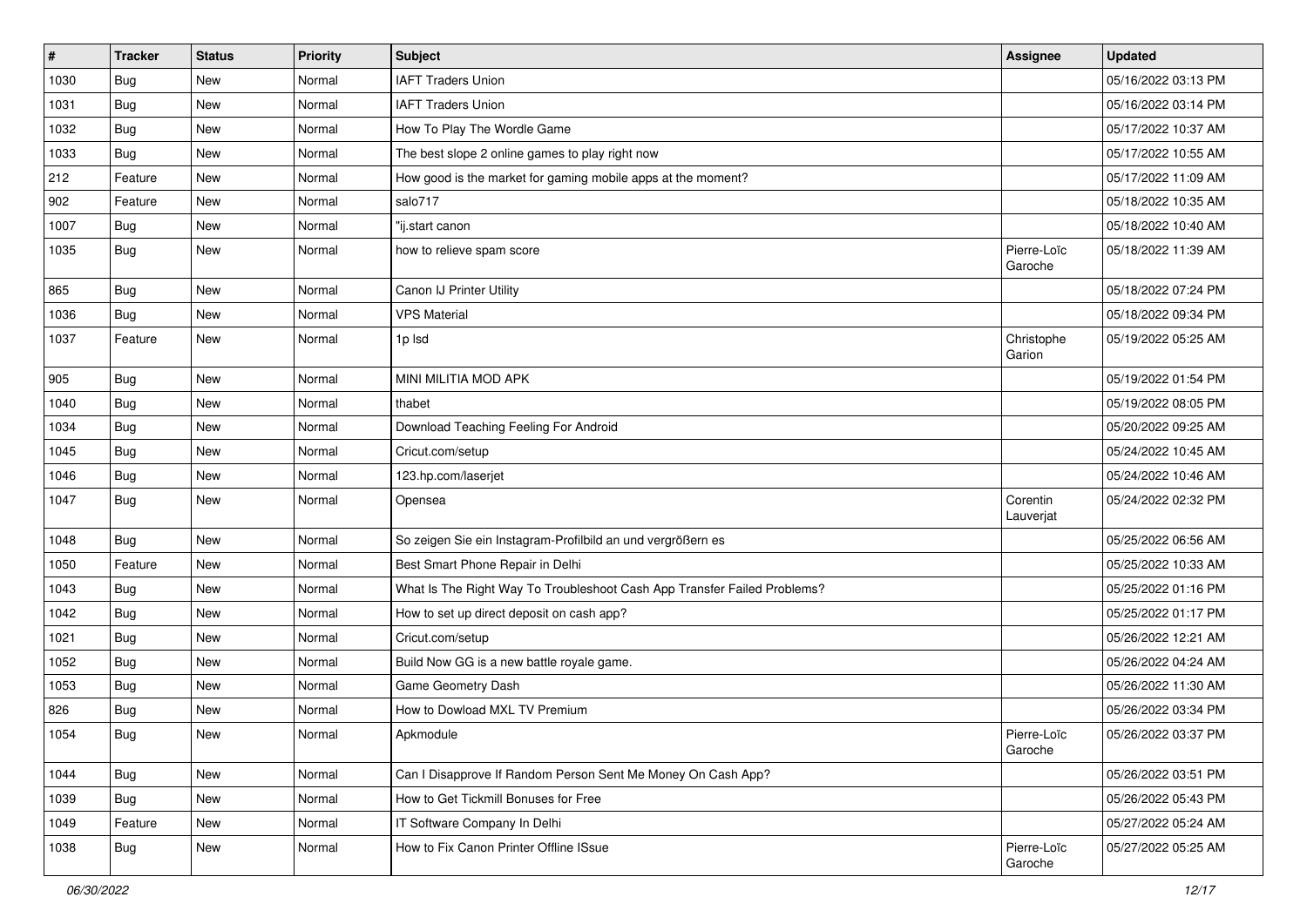| $\#$ | <b>Tracker</b> | <b>Status</b> | <b>Priority</b> | <b>Subject</b>                                 | Assignee               | <b>Updated</b>      |
|------|----------------|---------------|-----------------|------------------------------------------------|------------------------|---------------------|
| 1055 | Bug            | New           | Normal          | seo apk                                        | Pierre-Loïc<br>Garoche | 05/27/2022 06:23 AM |
| 1041 | Bug            | <b>New</b>    | Normal          | Count words in Word on the computer            |                        | 05/27/2022 02:16 PM |
| 1056 | Feature        | New           | Normal          | <b>Online Class Issues</b>                     |                        | 05/28/2022 12:44 AM |
| 1058 | Bug            | <b>New</b>    | Normal          | Cricut.com/setup                               |                        | 05/28/2022 08:28 AM |
| 1059 | Bug            | New           | Normal          | 123.hp.com/laserjet                            |                        | 05/28/2022 08:29 AM |
| 1060 | Bug            | New           | Normal          | How to Use Panda Helper to Speed Up Your iOS   |                        | 05/28/2022 09:12 AM |
| 1061 | Bug            | New           | Normal          | Cricut.com/setup                               |                        | 05/28/2022 12:24 PM |
| 1062 | Bug            | New           | Normal          | Cricut.com/setup                               |                        | 05/28/2022 12:26 PM |
| 1063 | Bug            | <b>New</b>    | Normal          | 123.hp.com/laserjet                            |                        | 05/28/2022 12:27 PM |
| 831  | Bug            | <b>New</b>    | Normal          | Build and shoot                                |                        | 05/29/2022 04:47 PM |
| 894  | Feature        | <b>New</b>    | Normal          | Need phd dissertation help in UK               |                        | 05/30/2022 12:29 PM |
| 1067 | Bug            | New           | Normal          | Cricut.com/setup                               |                        | 05/31/2022 12:19 PM |
| 1068 | Bug            | New           | Normal          | 123.hp.com/laserjet                            |                        | 05/31/2022 12:22 PM |
| 454  | Bug            | <b>New</b>    | Normal          | Commercial Floor Cleaning Quincy MA            |                        | 06/02/2022 05:59 PM |
| 441  | Bug            | New           | Normal          | Carpet Cleaning Watertown MA                   |                        | 06/02/2022 06:00 PM |
| 223  | Bug            | <b>New</b>    | Normal          | WhatsApp Plus: Download, Update and Themes     |                        | 06/03/2022 08:07 PM |
| 1002 | Bug            | <b>New</b>    | Normal          | <b>Chemistry Assignment Help</b>               |                        | 06/04/2022 09:58 AM |
| 1074 | Bug            | New           | Normal          | Dissertation writing help at economical rates! | Christophe<br>Garion   | 06/06/2022 04:48 PM |
| 1065 | Bug            | <b>New</b>    | Normal          | The top foreign language training game in 2022 |                        | 06/07/2022 04:05 AM |
| 1057 | Bug            | New           | Normal          | <b>CCPlay Education Edition APK</b>            |                        | 06/07/2022 04:07 AM |
| 1073 | Bug            | <b>New</b>    | Normal          | Cricut Design Space                            |                        | 06/07/2022 09:34 PM |
| 912  | <b>Bug</b>     | New           | Normal          | Cuphead Mobile Game Review                     |                        | 06/09/2022 10:14 AM |
| 1070 | Feature        | New           | Normal          | <b>Tableau Consulting Expertise</b>            |                        | 06/09/2022 11:50 AM |
| 1085 | Feature        | New           | Normal          | dcvghdcc asgdvgd dveduqwv ajdhvwd              |                        | 06/09/2022 03:46 PM |
| 1084 | Bug            | New           | Normal          | <b>Trippie Redd</b>                            |                        | 06/11/2022 09:05 AM |
| 1083 | Bug            | New           | Normal          | coin base review                               |                        | 06/11/2022 09:13 AM |
| 1076 | <b>Bug</b>     | New           | Normal          | DedicatedHosting4u                             |                        | 06/11/2022 09:15 AM |
| 1064 | Bug            | New           | Normal          | How to delete Cash App history?                | Pierre-Loïc<br>Garoche | 06/11/2022 10:29 AM |
| 1090 | Bug            | New           | Normal          | Pay Someone To Do My Assignment                |                        | 06/11/2022 03:15 PM |
| 1051 | Bug            | New           | Normal          | Dental Supplies USA                            |                        | 06/11/2022 09:20 PM |
| 692  | Bug            | New           | Normal          | Esports 888b                                   |                        | 06/12/2022 10:04 AM |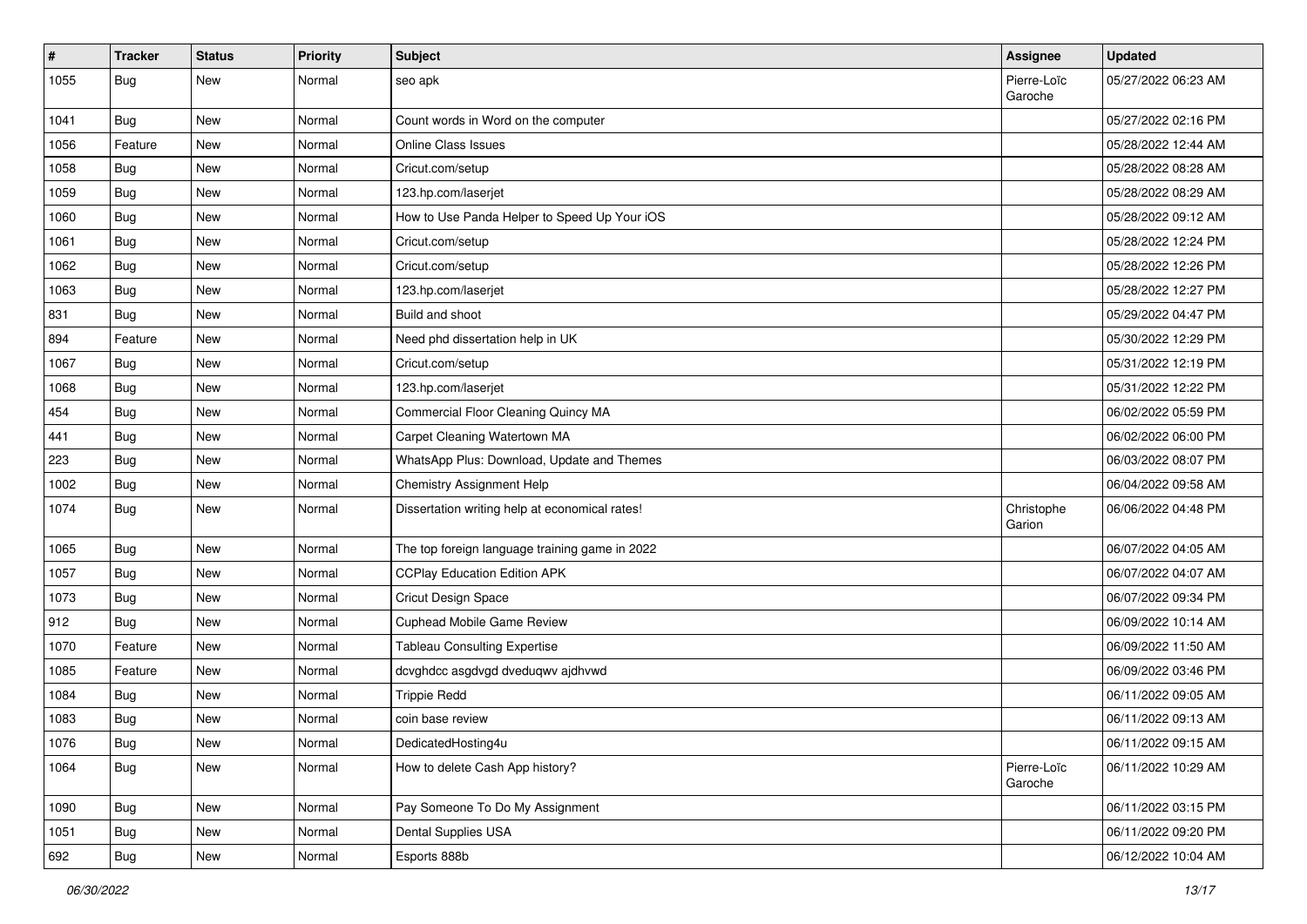| $\vert$ # | <b>Tracker</b> | <b>Status</b> | <b>Priority</b> | <b>Subject</b>                                                           | Assignee               | <b>Updated</b>      |
|-----------|----------------|---------------|-----------------|--------------------------------------------------------------------------|------------------------|---------------------|
| 191       | <b>Bug</b>     | New           | Normal          | <b>B2B Branding</b>                                                      |                        | 06/13/2022 12:50 AM |
| 1091      | <b>Bug</b>     | New           | Normal          | Find family fun indoors and outdoors in the Jungfrau Region              |                        | 06/14/2022 09:33 AM |
| 1093      | Bug            | New           | Normal          | Uniswap Exchange                                                         | Christophe<br>Garion   | 06/14/2022 11:55 AM |
| 1094      | Bug            | New           | Normal          | What time does direct deposit hit Cash App?                              |                        | 06/14/2022 03:27 PM |
| 925       | <b>Bug</b>     | New           | Normal          | tavor 7                                                                  |                        | 06/15/2022 03:45 AM |
| 1089      | Bug            | <b>New</b>    | Normal          | Pay Someone To Do My Assignment                                          |                        | 06/15/2022 04:44 AM |
| 1081      | Feature        | <b>New</b>    | Normal          | drift boss- the best driftitng game                                      |                        | 06/15/2022 05:56 AM |
| 1079      | Bug            | New           | Normal          | How to get cheap psychology assignment?                                  |                        | 06/15/2022 06:00 AM |
| 1082      | <b>Bug</b>     | <b>New</b>    | Normal          | Reset chime bank password without phone number                           |                        | 06/15/2022 11:56 AM |
| 1080      | Bug            | New           | Normal          | How to use Math Wallet   Nexo wallet   CoinTiger Exchange                |                        | 06/15/2022 11:56 AM |
| 1078      | <b>Bug</b>     | New           | Normal          | What Bank Is Cash App On Plaid? Find Clarity And Assistance              |                        | 06/15/2022 11:56 AM |
| 949       | Bug            | New           | Normal          | <b>Educational Games</b>                                                 |                        | 06/15/2022 09:11 PM |
| 918       | Bug            | New           | Normal          | Antivirus for IOS                                                        |                        | 06/16/2022 10:36 PM |
| 339       | Bug            | <b>New</b>    | Normal          | Upholstery Cleaning Services in Norfolk VA                               |                        | 06/17/2022 04:36 AM |
| 176       | Bug            | New           | Normal          | instant loan without documents                                           |                        | 06/18/2022 01:43 PM |
| 895       | Bug            | <b>New</b>    | Normal          | Cash App Scams                                                           |                        | 06/18/2022 02:36 PM |
| 860       | <b>Bug</b>     | New           | Normal          | pokemon guide                                                            | Pierre-Loïc<br>Garoche | 06/18/2022 08:18 PM |
| 1088      | Bug            | <b>New</b>    | Normal          | Health And Fitness Tips 2022                                             | Pierre-Loïc<br>Garoche | 06/20/2022 06:42 AM |
| 1092      | Bug            | New           | Normal          | Ellison Estate Vineyard                                                  |                        | 06/20/2022 12:03 PM |
| 1113      | <b>Bug</b>     | <b>New</b>    | Normal          | Press the button to control your car                                     |                        | 06/20/2022 12:09 PM |
| 1071      | Bug            | New           | Normal          | Cinema HD Review - Cinemahdv2.net                                        |                        | 06/21/2022 06:54 PM |
| 1072      | Bug            | New           | Normal          | ij.start canon                                                           |                        | 06/21/2022 06:56 PM |
| 249       | <b>Bug</b>     | New           | Normal          | Steps to Activate Cash App Card in Less then 2 Minutes - Get Information | Pierre-Loïc<br>Garoche | 06/21/2022 07:52 PM |
| 786       | <b>Bug</b>     | New           | Normal          | Best Assignment Help in Australia & UK                                   |                        | 06/21/2022 09:28 PM |
| 1121      | <b>Bug</b>     | New           | Normal          | LustreC do not run                                                       |                        | 06/22/2022 08:43 AM |
| 926       | <b>Bug</b>     | New           | Normal          | tavor 7                                                                  |                        | 06/22/2022 05:08 PM |
| 562       | Bug            | New           | Normal          | Learn Basic Mahjong Rules                                                |                        | 06/23/2022 12:48 AM |
| 313       | Bug            | New           | Normal          | Water Extraction Services in Virginia Beach VA                           |                        | 06/23/2022 02:14 AM |
| 1122      | Bug            | New           | Normal          | Count the number of words on the Microsoft Word application in the phone |                        | 06/23/2022 04:19 AM |
| 172       | Feature        | New           | Normal          | pgdm colleges in bangalore                                               |                        | 06/23/2022 10:47 PM |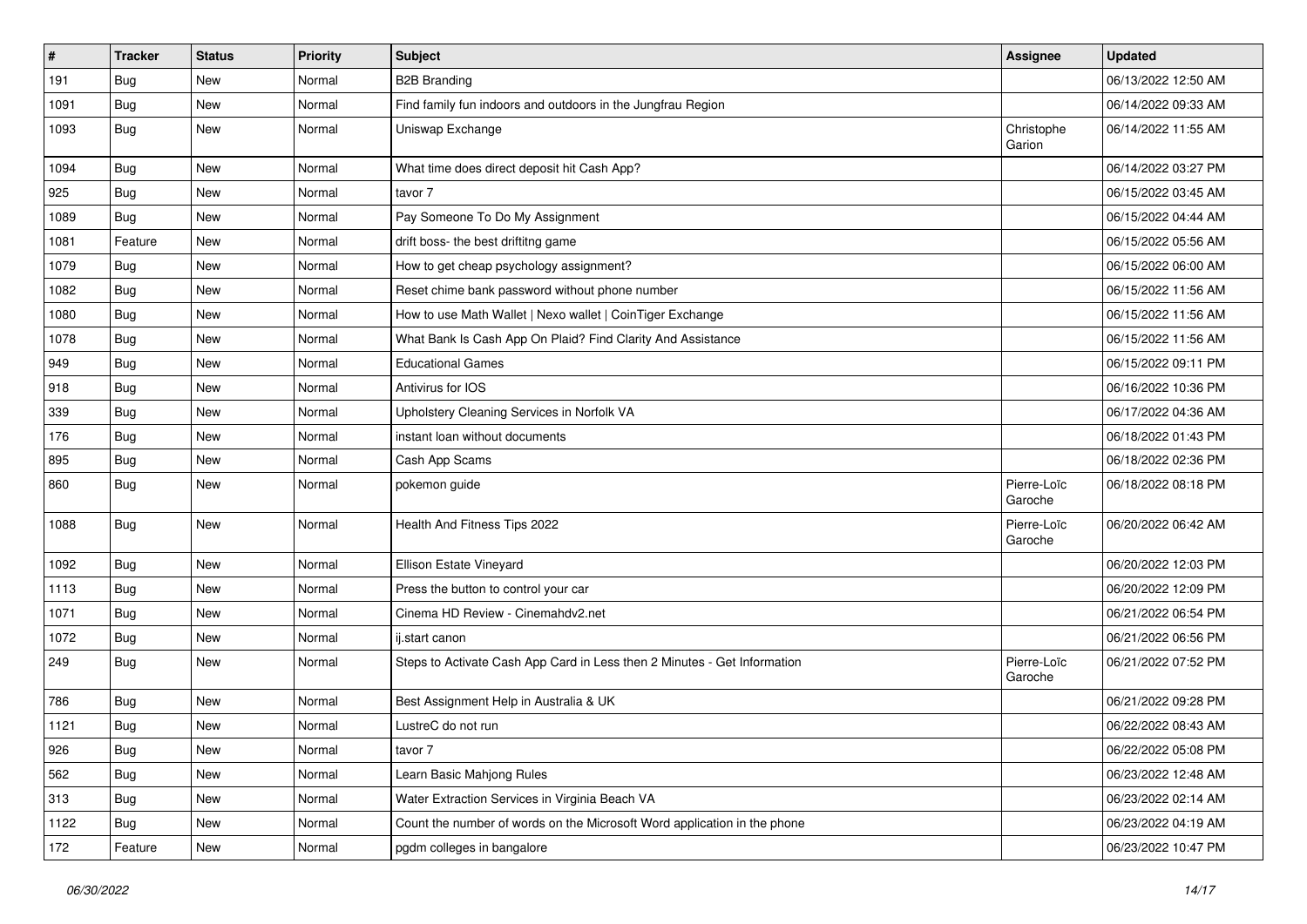| $\pmb{\#}$ | <b>Tracker</b> | <b>Status</b> | <b>Priority</b> | Subject                                                                             | Assignee             | <b>Updated</b>      |
|------------|----------------|---------------|-----------------|-------------------------------------------------------------------------------------|----------------------|---------------------|
| 933        | Bug            | New           | Normal          | How Can I Watch Movies on My Mobile Phone                                           |                      | 06/24/2022 12:55 AM |
| 1123       | Bug            | <b>New</b>    | Normal          | Where To Watch FIFA World Cup 2022                                                  |                      | 06/24/2022 03:51 AM |
| 688        | Bug            | New           | Normal          | How to use twitch.tv/activate?                                                      |                      | 06/24/2022 04:16 AM |
| 1124       | Bug            | <b>New</b>    | Normal          | Cookie clicker unblocked                                                            |                      | 06/24/2022 05:14 AM |
| 725        | Feature        | <b>New</b>    | Normal          | What are memo writing services design                                               |                      | 06/24/2022 06:24 AM |
| 736        | Bug            | New           | Normal          | I Want to Edit in My Website (transfer-factor.net) Unfortunately, Unable to Edit It |                      | 06/24/2022 07:32 AM |
| 1125       | Bug            | <b>New</b>    | Normal          | What is Wordscapes?                                                                 |                      | 06/24/2022 09:05 AM |
| 543        | Feature        | New           | Normal          | Get tech assistance with customer support on ATT Yahoo email login issue.           |                      | 06/24/2022 05:08 PM |
| 721        | Bug            | New           | Normal          | Cómo instalar un Mod Apk                                                            |                      | 06/24/2022 09:39 PM |
| 316        | Bug            | <b>New</b>    | Normal          | Finden Sie den besten Klingelton für Ihr Telefon                                    |                      | 06/24/2022 10:28 PM |
| 344        | Bug            | New           | Normal          | Odor Removal Services in Chesapeake VA                                              |                      | 06/25/2022 12:42 AM |
| 1126       | Bug            | New           | Normal          | 1PLSD                                                                               |                      | 06/25/2022 09:36 AM |
| 641        | <b>Bug</b>     | New           | Normal          | Get Best Economics Dissertation Writing Service                                     |                      | 06/25/2022 10:04 AM |
| 765        | Bug            | New           | Normal          | Follow proper initiatives to check my cash app                                      |                      | 06/25/2022 10:08 AM |
| 636        | Bug            | New           | Normal          | What is the most popular furniture color?                                           |                      | 06/25/2022 04:57 PM |
| 1027       | Bug            | New           | Normal          | Word hurdle: Viral and Fun Online Game                                              |                      | 06/25/2022 06:13 PM |
| 1026       | Bug            | New           | Normal          | New Puzzle Game for All Age - Dordle                                                |                      | 06/25/2022 06:17 PM |
| 1025       | Bug            | New           | Normal          | how to change the logo in wordpress                                                 |                      | 06/25/2022 06:20 PM |
| 1024       | Bug            | New           | Normal          | How to choose the right broker                                                      |                      | 06/25/2022 06:23 PM |
| 731        | Bug            | <b>New</b>    | Normal          | Avail Of Cash App Customer Service If Unable To Down Cash App Mobile App?           |                      | 06/25/2022 08:36 PM |
| 979        | Bug            | New           | Normal          | Free Gas Cards for the Unemployed                                                   |                      | 06/25/2022 09:02 PM |
| 1103       | Bug            | New           | Normal          | Idle game fix bug                                                                   |                      | 06/25/2022 09:08 PM |
| 710        | Bug            | New           | Normal          | Take Necessary Assistance If You Are Unable Activate Cash App Card                  |                      | 06/25/2022 09:26 PM |
| 1106       | Bug            | New           | Normal          | How Do I Get Cash App ++ Without Confronting Any Technical Glitches?                |                      | 06/25/2022 09:53 PM |
| 956        | Bug            | <b>New</b>    | Normal          | FNF Free Mods Online                                                                |                      | 06/25/2022 09:59 PM |
| 955        | Bug            | New           | Normal          | How Long Does Verification Take On Cash App If You Apply For The Verification?      | Christophe<br>Garion | 06/25/2022 10:50 PM |
| 742        | Bug            | New           | Normal          | How Long Does Cash App Support Take To Respond For A Better Support?                |                      | 06/25/2022 11:00 PM |
| 227        | Bug            | New           | Normal          | Cash App Help & Solutions - Here You Will Get Better Assistance                     |                      | 06/25/2022 11:21 PM |
| 954        | Bug            | New           | Normal          | AZ Screen Recorder Mod                                                              |                      | 06/25/2022 11:24 PM |
| 968        | Feature        | New           | Normal          | watch nfl online free live streaming                                                |                      | 06/25/2022 11:52 PM |
| 630        | Bug            | New           | Normal          | How Can I Load Cash App Card at Walmart straight away?                              |                      | 06/26/2022 12:04 AM |
| 259        | <b>Bug</b>     | New           | Normal          | call center services                                                                |                      | 06/26/2022 01:30 AM |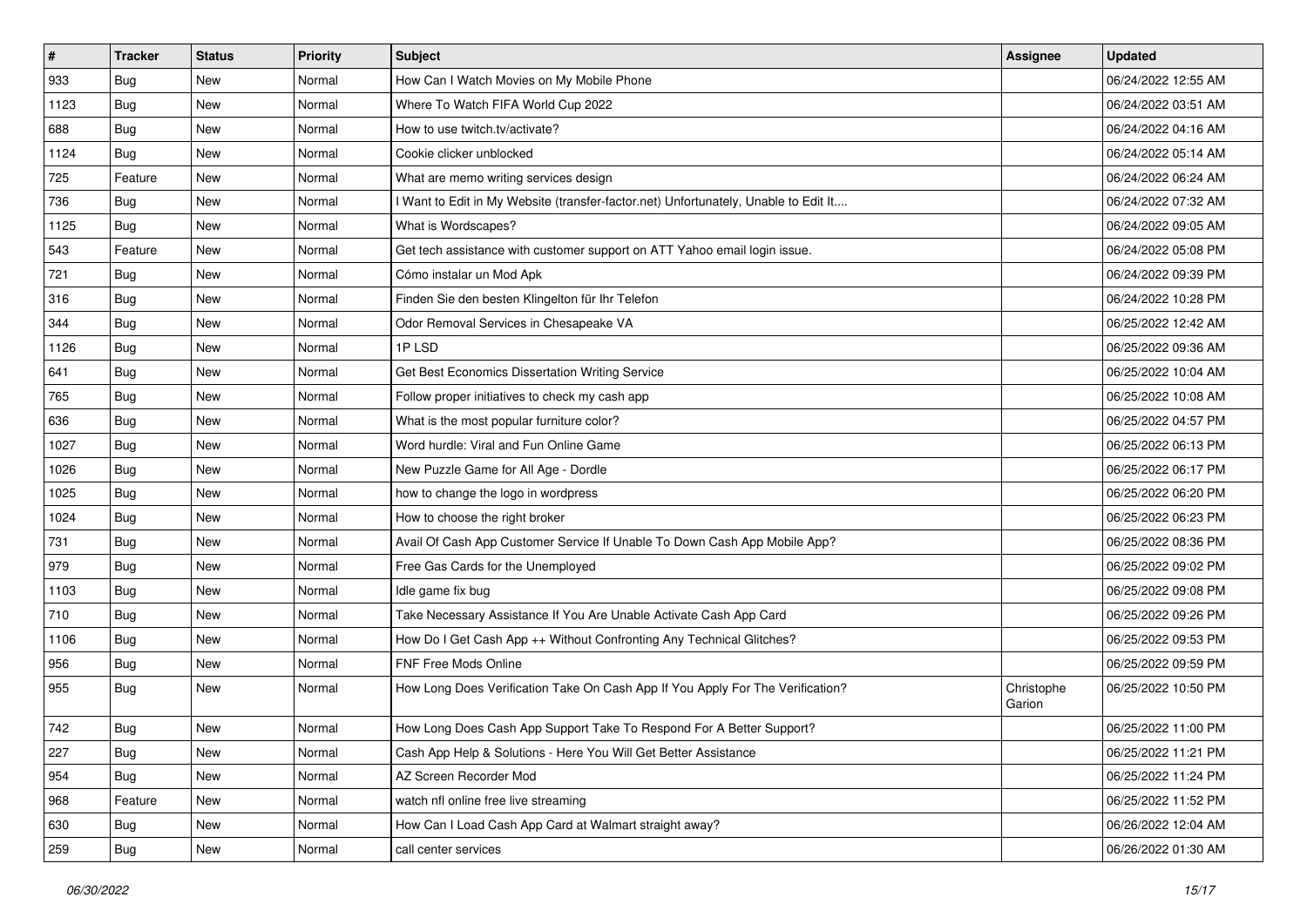| #    | <b>Tracker</b> | <b>Status</b> | <b>Priority</b> | Subject                                                                                                                                                  | <b>Assignee</b>        | <b>Updated</b>      |
|------|----------------|---------------|-----------------|----------------------------------------------------------------------------------------------------------------------------------------------------------|------------------------|---------------------|
| 994  | Feature        | New           | Normal          | Cricut.com/setup                                                                                                                                         |                        | 06/26/2022 02:00 AM |
| 741  | Bug            | <b>New</b>    | Normal          | <b>Blockchain Technology Solutions</b>                                                                                                                   |                        | 06/26/2022 02:19 AM |
| 935  | Bug            | New           | Normal          | MovieBox Pro Apk - Watch Movies and TV Shows on Your Android Phone                                                                                       |                        | 06/26/2022 04:11 AM |
| 829  | Bug            | New           | Normal          | Write My Dissertation For Me UK                                                                                                                          | Pierre-Loïc<br>Garoche | 06/26/2022 04:13 AM |
| 310  | Bug            | New           | Normal          | Mattress Cleaning Services in Virginia Beach VA                                                                                                          |                        | 06/26/2022 04:33 AM |
| 950  | Bug            | New           | Normal          | ij.start canon                                                                                                                                           |                        | 06/26/2022 04:35 AM |
| 946  | Bug            | New           | Normal          | What is Plex and Is Plex Legal?                                                                                                                          |                        | 06/26/2022 05:23 AM |
| 198  | Bug            | New           | Normal          | DR. RECKEWEG R42 (HAEMOVENIN) (22ML)                                                                                                                     |                        | 06/26/2022 05:31 AM |
| 990  | Bug            | <b>New</b>    | Normal          | Mushrooms                                                                                                                                                |                        | 06/26/2022 05:41 AM |
| 977  | Bug            | New           | Normal          | Fans of the Old Country will like this book.                                                                                                             |                        | 06/26/2022 05:54 AM |
| 728  | Bug            | New           | Normal          | Will Cash App refund money if scammed? Hitches With Optimum Ease                                                                                         |                        | 06/26/2022 06:15 AM |
| 638  | Bug            | New           | Normal          | Run 3 game                                                                                                                                               |                        | 06/26/2022 06:31 AM |
| 960  | Feature        | New           | Normal          | Zooming Instagram Picture In Full HD                                                                                                                     | Pierre-Loïc<br>Garoche | 06/26/2022 07:18 AM |
| 964  | Bug            | New           | Normal          | Can I Fix Cash App Transfer Failed Issues By Adding Sufficient Funds?                                                                                    |                        | 06/26/2022 07:21 AM |
| 517  | Bug            | New           | Normal          | Proficient tips to take help of cash app support professionals:                                                                                          |                        | 06/26/2022 07:34 AM |
| 1102 | Bug            | <b>New</b>    | Normal          | Charlottesville Travel Guide?                                                                                                                            |                        | 06/26/2022 07:44 AM |
| 963  | Feature        | New           | Normal          | Why I am not getting cool cash app card designs- call experts                                                                                            |                        | 06/26/2022 07:52 AM |
| 874  | Bug            | <b>New</b>    | Normal          | Cómo descargar Minecraft Apk                                                                                                                             |                        | 06/26/2022 08:01 AM |
| 747  | Bug            | New           | Normal          | How to Install Tyflex Plus on Your Android Device                                                                                                        |                        | 06/26/2022 08:16 AM |
| 984  | Bug            | New           | Normal          | How to disable, permanently delete Twitter account on phone, PC                                                                                          |                        | 06/26/2022 08:28 AM |
| 958  | Bug            | <b>New</b>    | Normal          | Avail Cash app support service to know Sutton bank cash app number                                                                                       |                        | 06/26/2022 08:46 AM |
| 1109 | Feature        | New           | Normal          | Six Guns Mod Apk Answers Your Questions                                                                                                                  | Christophe<br>Garion   | 06/26/2022 09:12 AM |
| 706  | Bug            | <b>New</b>    | Normal          | How Can You Cancel A Cash App Payment Without Any Prior Information?                                                                                     |                        | 06/26/2022 09:13 AM |
| 1111 | Bug            | New           | Normal          | LOLBeans is a fun battle royale game where you race with other players while avoiding obstacles. Reach the<br>end of the course in competitive gameplay! |                        | 06/26/2022 09:17 AM |
| 989  | Bug            | New           | Normal          | Barewoods Wax Cigar                                                                                                                                      |                        | 06/26/2022 09:19 AM |
| 993  | <b>Bug</b>     | New           | Normal          | IO Games Free Online                                                                                                                                     |                        | 06/26/2022 09:41 AM |
| 967  | Feature        | New           | Normal          | stream live nfl games free online                                                                                                                        |                        | 06/26/2022 10:09 AM |
| 952  | Bug            | New           | Normal          | Canon IJ Network Tool                                                                                                                                    |                        | 06/26/2022 10:35 AM |
| 547  | <b>Bug</b>     | New           | Normal          | Get rid of the issue of cash app down by calling experts.                                                                                                |                        | 06/26/2022 10:38 AM |
| 698  | Feature        | New           | Normal          | Connect with cash app representative to ask about cash app flip scam                                                                                     |                        | 06/26/2022 11:24 AM |